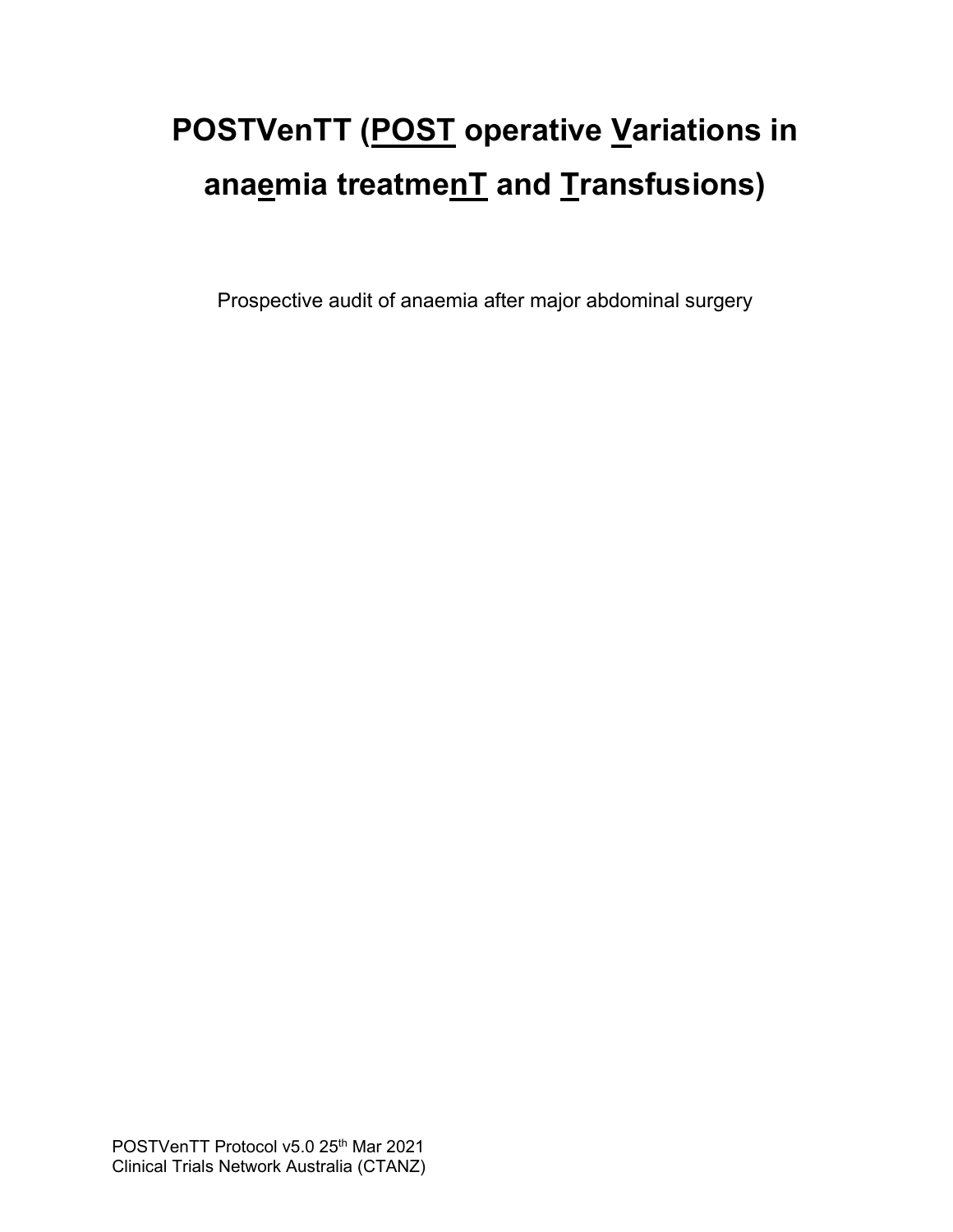## **Table of Contents**

| 1. |  |  |
|----|--|--|
| 2. |  |  |
| 3. |  |  |
| 4. |  |  |
| 5. |  |  |
| 6. |  |  |
| 7. |  |  |
| 8. |  |  |
|    |  |  |
|    |  |  |
|    |  |  |
|    |  |  |
|    |  |  |
|    |  |  |
| 23 |  |  |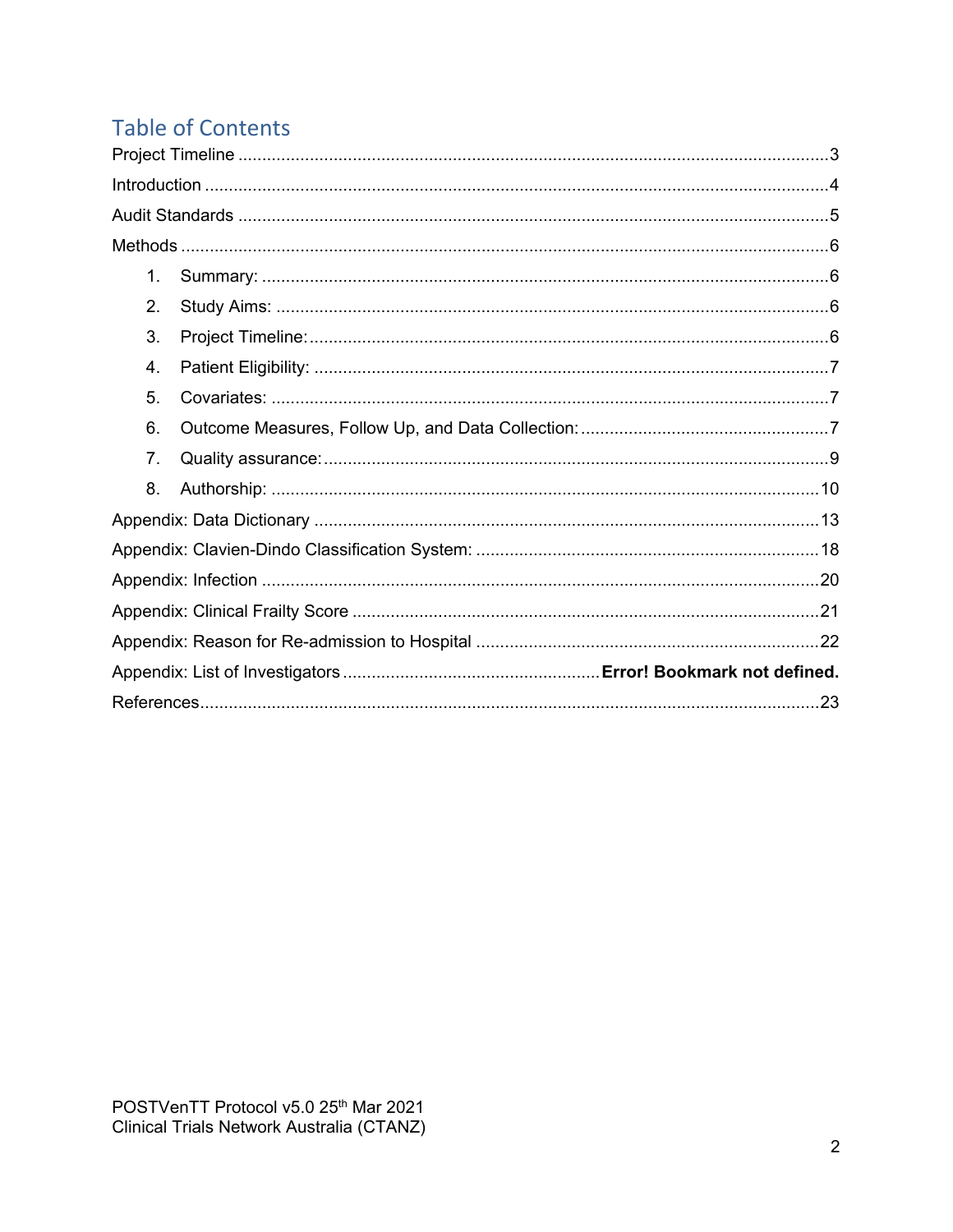## <span id="page-2-0"></span>**Project Timeline**

Patients will be collected in a prospective, sequential manner for two sets of two-week periods. The follow up is at 30 days.

The Audit will commence following full approvals and set up. There will be two periods of data collection, each of two-week duration. Data will be completed, cleaned and checked with data lock on December 31<sup>st</sup> 2021.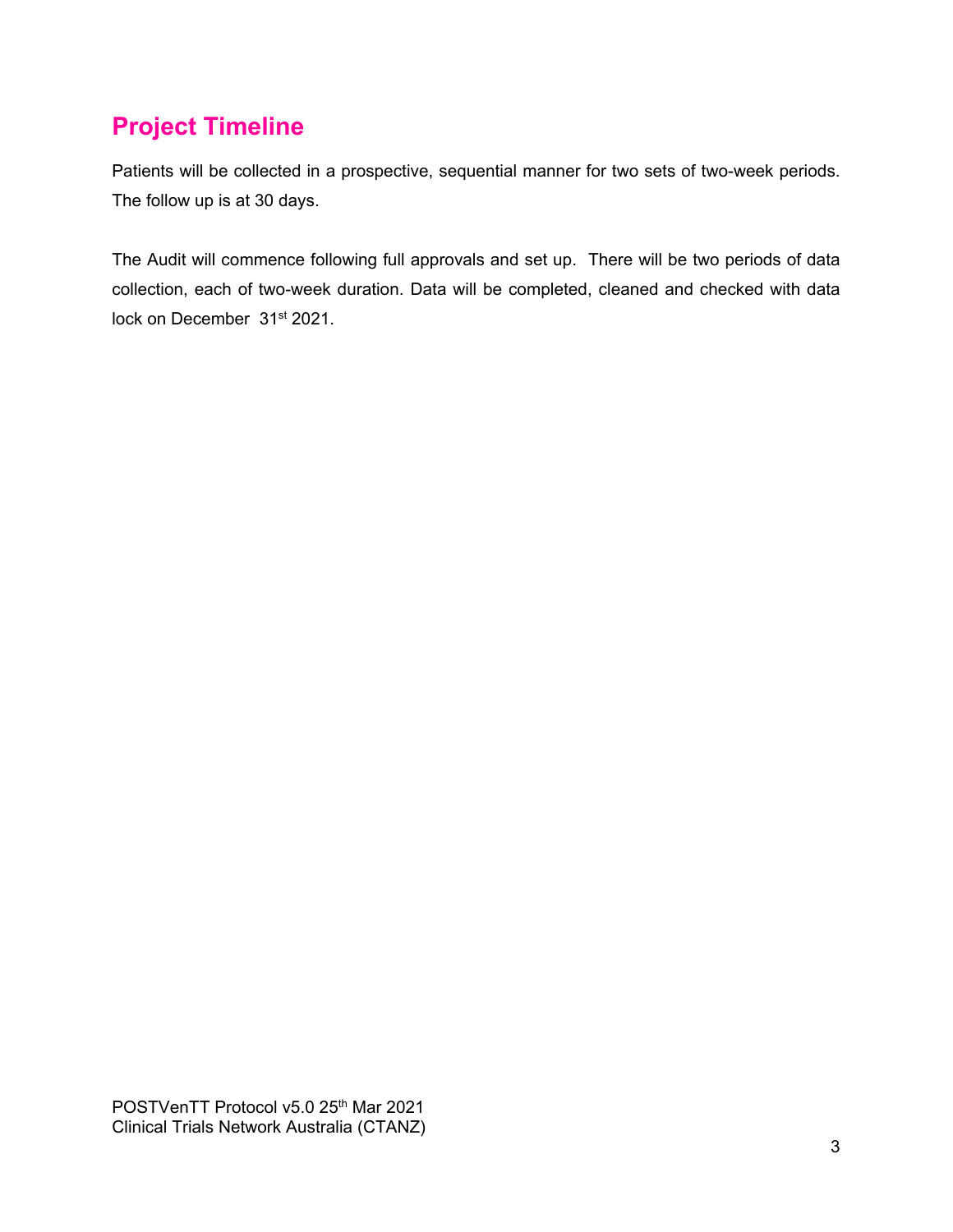### <span id="page-3-0"></span>**Introduction**

Anaemia affects nearly a quarter of the world<sup>1</sup> and is common in surgical patients with a third of patients presenting with preoperative anaemia and three quarters of patients discharged from hospital with anaemia<sup>2</sup>. The World Health Organisation defines anaemia as an insufficient circulating red cell mass, with a haemoglobin (Hb) concentration of < 130 g.l−1 for men and  $\leq$  120 g.l<sup>-1</sup> for women<sup>1</sup>.

Perioperative anaemia is associated with increased postoperative complications and delayed patient recovery leading to increased post-operative morbidity and mortality<sup>1-7</sup>. Anaemia also leads to an increased use of allogeneic blood transfusions<sup> $7-10$ </sup>, which is an independent risk for poorer patient outcomes<sup>10-13</sup>.

Postoperative anaemia can be due to blood loss at operation or secondary to the inflammatory process associated with surgery, which causes an increase in hepcidin production resulting in functional iron deficiency<sup>13-15</sup> and reduced red cell production.

In recent years, there has been a significant increase in the use of intravenous iron therapy for preoperative anaemia in line with major international guidelines<sup>15</sup>. This is common practice in Australia and New Zealand.

The POSTVenTT (POST operative Variability in anaemia treatmenT and Transfusion) audit aims to increase our understanding of variability in adherence to anaemia management guidelines and to assess the impact of anaemia management in clinical care following major abdominal surgery<sup>16</sup>.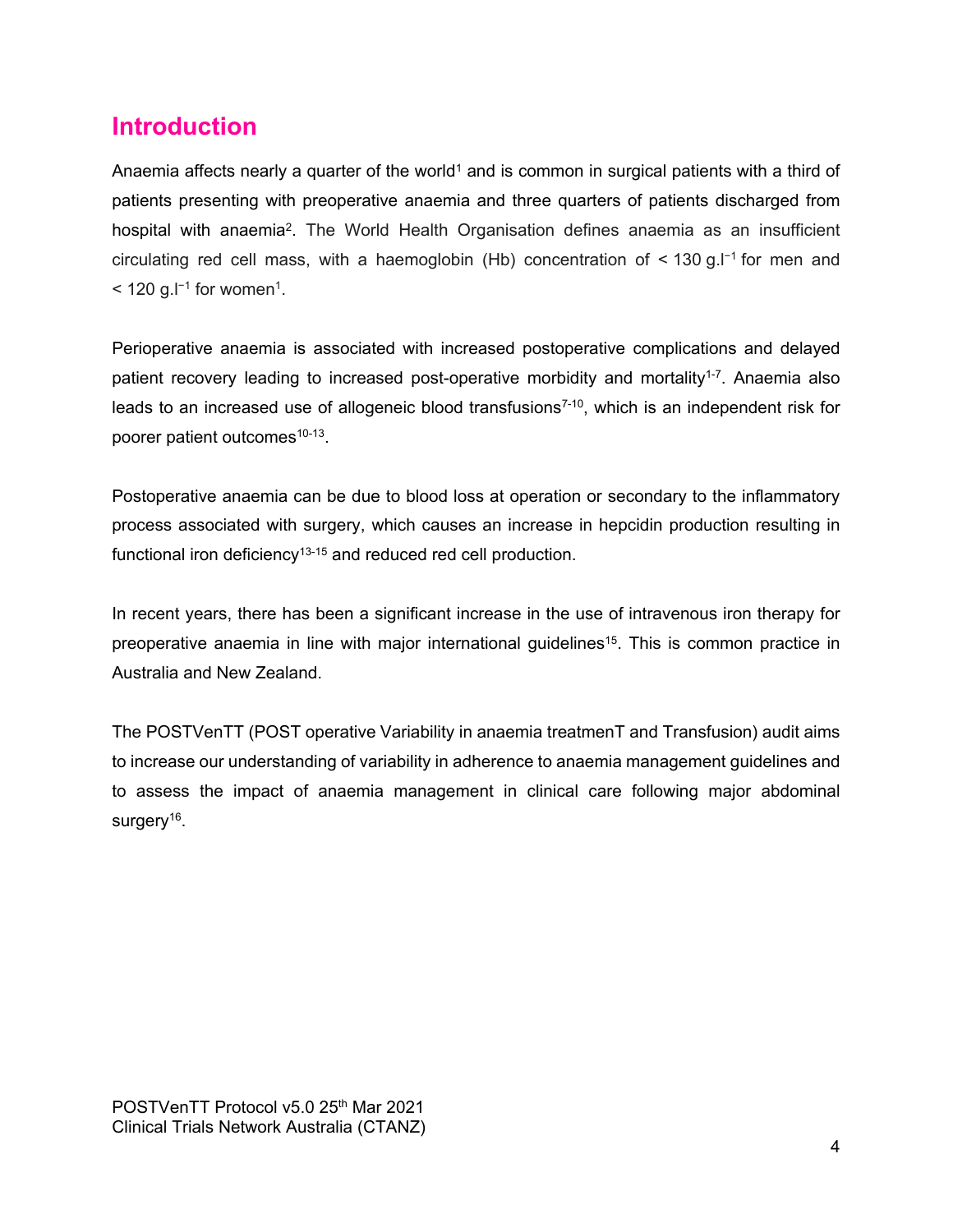## **Audit Standards**

Relevant audit standards Australian National Blood Authority and AAGBI guidelines

| <b>Pre-operative Standards:</b> |                                                                                                                      |  |  |
|---------------------------------|----------------------------------------------------------------------------------------------------------------------|--|--|
| Preoperative anaemia should     | Patient Blood Management Guidelines, Australian National Blood Authority 2012 Module 2 - Perioperative <sup>17</sup> |  |  |
| be identified and managed       | preoperative anaemia should be identified, evaluated and managed to minimise RBC transfusion,                        |  |  |

| <b>Intra-operative Standards:</b>     |                                                                                                                      |  |
|---------------------------------------|----------------------------------------------------------------------------------------------------------------------|--|
| <b>1.</b> In major surgery tranexamic | Patient Blood Management Guidelines, Australian National Blood Authority 2012 Module 2 - Perioperative <sup>17</sup> |  |
| acid should be given                  | the use of intravenous tranexamic acid is recommended                                                                |  |

<span id="page-4-0"></span>

| <b>Post-operative Standards:</b>                               |                                                                                                                                                                                                                                                                                                                                                                                     |  |  |
|----------------------------------------------------------------|-------------------------------------------------------------------------------------------------------------------------------------------------------------------------------------------------------------------------------------------------------------------------------------------------------------------------------------------------------------------------------------|--|--|
| 1. Restrictive blood transfusion<br>should be standard of care | The National Blood Authority's Patient Blood Management Guideline 2012 Module 4 - Critical Care <sup>17</sup> ,<br>In critically ill patients, a restrictive transfusion strategy should be employed<br>$\bullet$                                                                                                                                                                   |  |  |
| Post-Operative Hb levels<br>2.<br>should be measured           | International consensus statement on the management of postoperative anaemia after major surgical procedures<br>All patients who have undergone major surgery (defined as blood loss $>$ 500 ml or lasting $>$ 2 h) and who<br>$\bullet$<br>had pre-operative anaemia or moderate-to-severe blood loss during surgery must be screened for anaemia<br>after surgery <sup>18</sup> . |  |  |
| <b>3.</b> Oral iron should not be<br>prescribed                | International consensus statement on the management of postoperative anaemia after major surgical procedures<br>In patients with postoperative anaemia, early oral iron therapy is not clinically effective; its routine use in<br>$\bullet$<br>this setting is not recommended.                                                                                                    |  |  |

The POSTVenTT audit is designed to be complementary to ongoing quality improvement efforts in acute and elective surgical care, for example the RECON audit in 2019 and The Australian and New Zealand Emergency Laparotomy Audit – Quality Improvement (ANZELA-QI)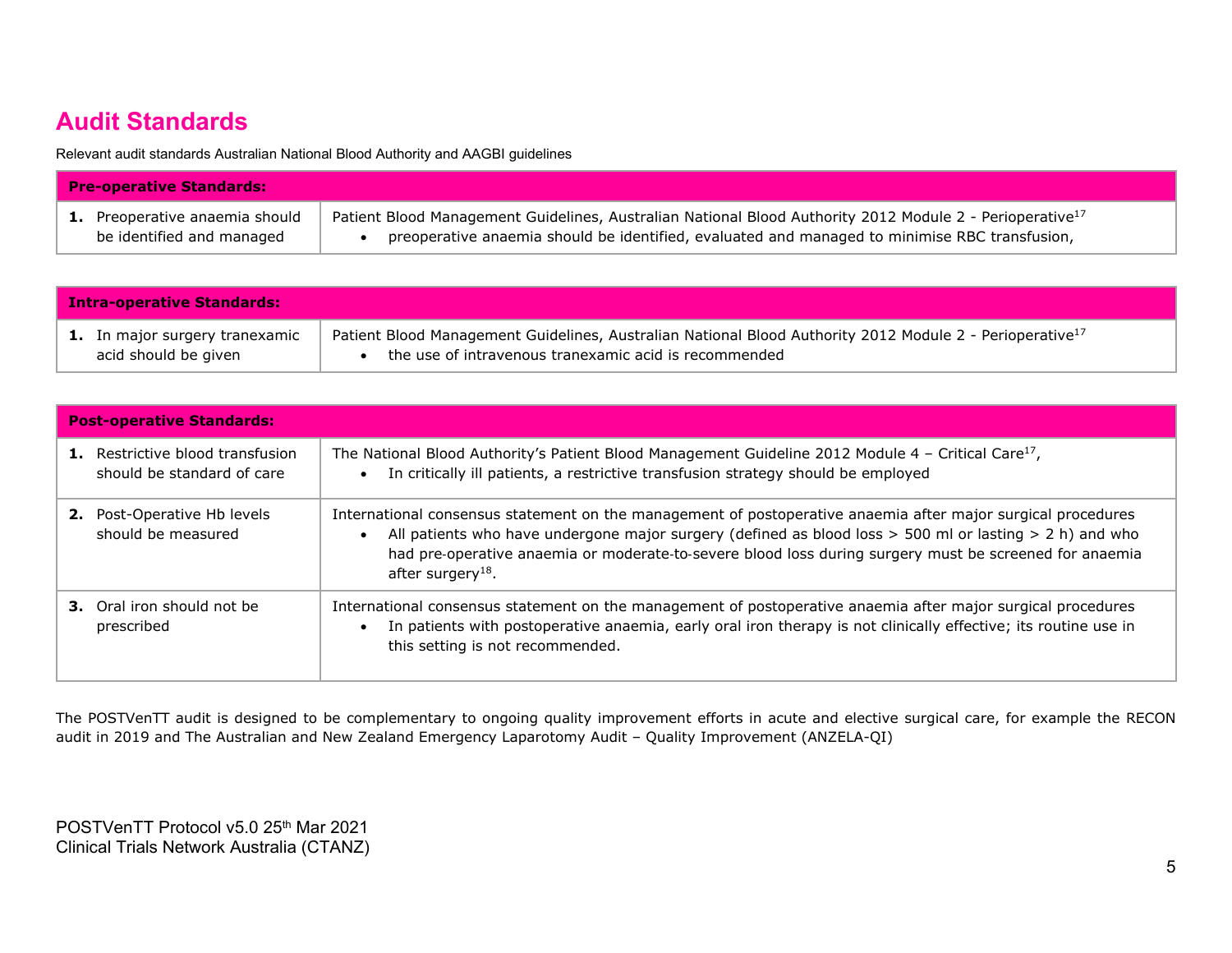## <span id="page-5-0"></span>**Methods**

#### <span id="page-5-1"></span>**1. Summary:**

This is a clinical audit, which will involve mini-teams of  $1 - 4$  collaborators per speciality group per data collection period. These teams will collect data over two continuous 14-day periods on all consecutive patients undergoing major abdominal surgery at participating hospitals, with a follow-up of up to 30 postoperative days. A consultant will supervise all mini-teams.

#### <span id="page-5-2"></span>**2. Study Aims:**

• *Primary Aim:* To audit compliance with pre-, intra-, and postoperative guidelines for management of anaemia in patients undergoing major abdominal surgery.

#### • *Secondary Aims*

- $\circ$  To characterise incidence of anaemia following major abdominal surgery.
- $\circ$  To identify risk factors associated with postoperative anaemia.
- $\circ$  To explore associations between postoperative anaemia and rate of postoperative complications.
- $\circ$  To explore association of postoperative anaemia with short-term outcomes (length of stay, readmission to Hospital).
- $\circ$  To audit the use or iron therapy or blood transfusion.

#### <span id="page-5-3"></span>**3. Project Timeline:**

- The suggested overall data collection period will be four months. There will be two periods of data collection. In each period, each mini-team will collect data over a 2-week, consecutive period with subsequent 30-day follow-up.
- Patients should be included if they were operated on during the data collection periods as specified above.
- The 30-day follow-up is defined as 30-days from the day of discharge from hospital for the patient's index operation.
- Additional data collection periods may be added later in the study, to give flexibility to include further centres in Australia or New Zealand with logistical difficulties in study start up.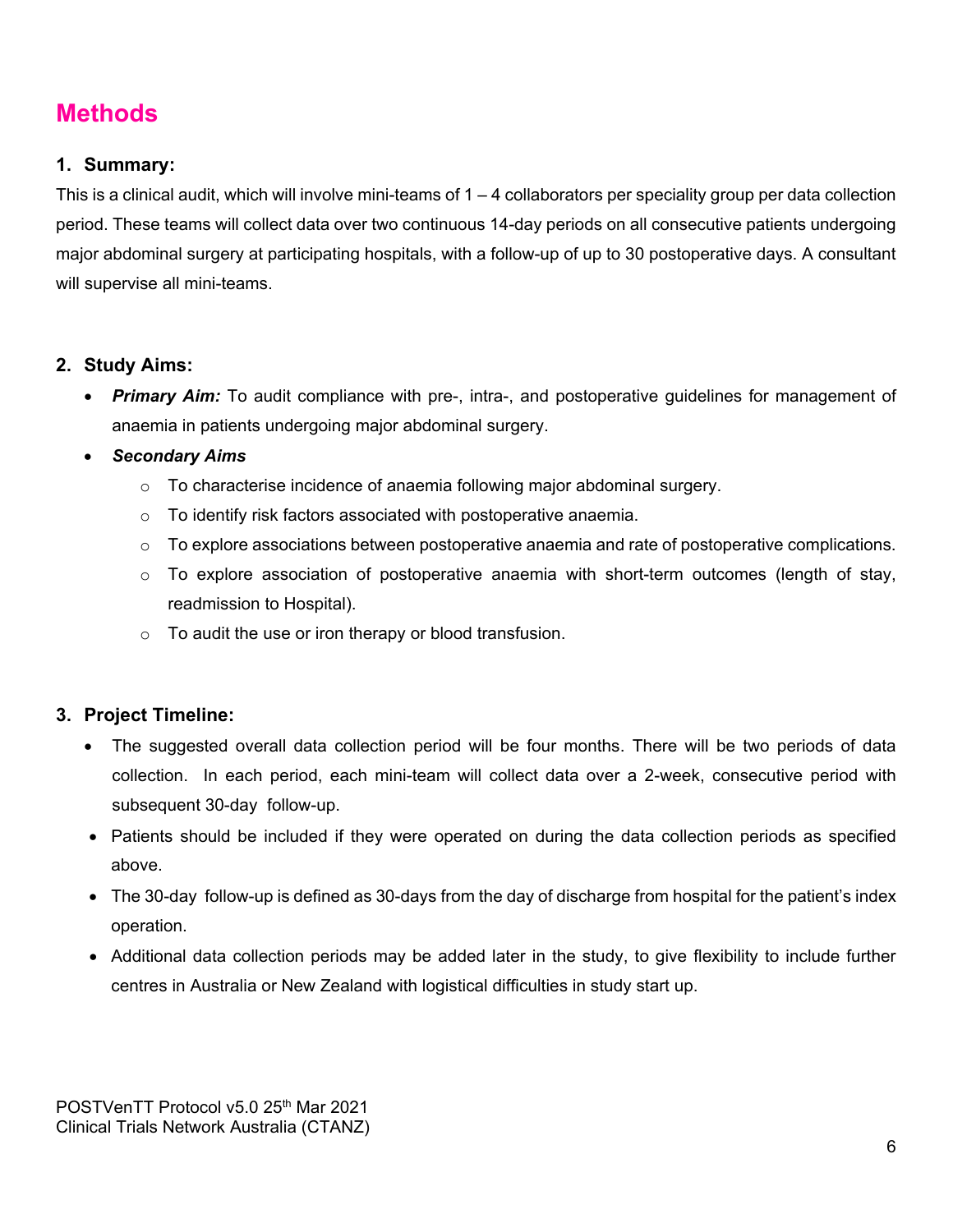#### <span id="page-6-0"></span>**4. Patient Eligibility:**

**Summary**: The study population will include consecutive adult patients undergoing major emergency or elective abdominal surgery.

#### **Inclusion criteria:**

- **Age**: Adult, 18 years or above.
- **Procedure:** A major abdominal surgery is defined as an operation with an incision into the abdominal cavity and anticipated duration of more than one hour. Procedures performed using any surgical approach, including open, laparoscopic, and robotic surgery are included.
- **Urgency**: Patients undergoing planned (elective or expedited) or unplanned (emergency) surgery.

#### **Exclusion criteria:**

- **Procedures:** Abdominal surgery classified as minor operations such as; laparoscopic appendicectomy (emergency or elective), endoscopy procedures, transanal or transurethral procedures.
- **Indication:** Palliative procedures as determined pre-operatively and explicitly stated in the medical record or consent form.
- **Extent of surgery:** Operations that are either
	- $\circ$  staged with a planned return for reoperation (such as but not exclusively, damage control laparotomy or burns surgery).
	- $\circ$  Change in operative plan such that during the first procedure it is determined that a re-operation is necessary, even if the patient was enrolled pre-operatively
- **Return to theatre**: Each patient should only be included in the study *once*. Patients returning to theatre due to complications following earlier surgery can be included, as long as their index procedure has not already been included in the POSTVenTT study.

#### <span id="page-6-1"></span>**5. Covariates:**

Data will be collected on adherence to anaemia management guidelines, and confounding factors for risk of anaemia to permit accurate risk adjustment of outcomes, particularly the use of intravenous iron and also blood transfusion. Without appropriately adjusting for risk factors, it is likely that any findings would be biased and unable to be appropriately analysed. A full list of required data fields is available in the appendix, and on the REDCap database.

#### <span id="page-6-2"></span>**6. Outcome Measures, Follow Up, and Data Collection:**

POSTVenTT Protocol v5.0 25<sup>th</sup> Mar 2021 Clinical Trials Network Australia (CTANZ) **Primary outcome measure**: Adherence to selected National Blood Authority and International consensus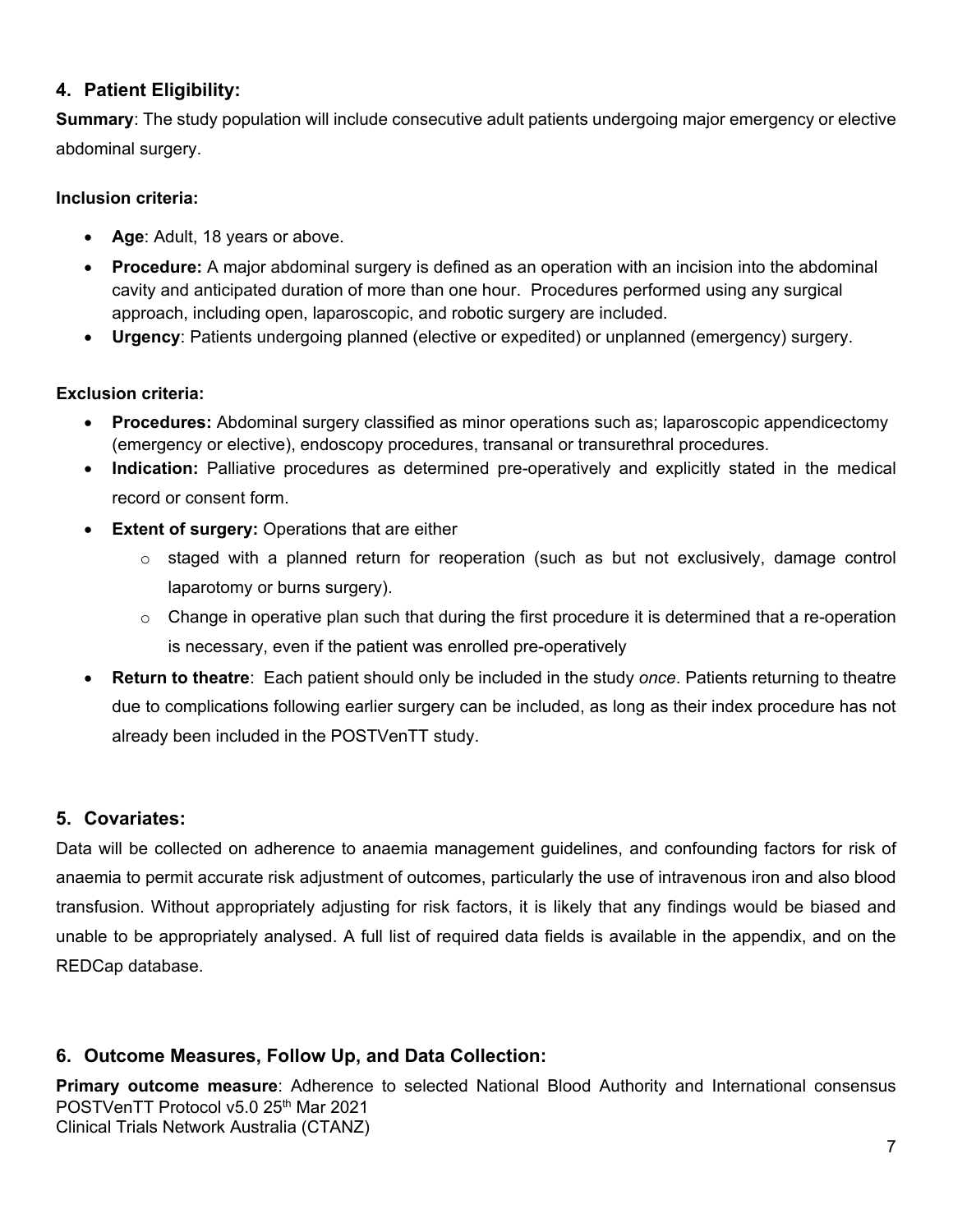statement guidelines for anaemia management (percentage, %).

Anaemia is defined as Haemoglobin < 120g/L in women and <130g/L in men.

#### **Secondary outcome measures:**

- Post-Operative anaemia following discharge from Post anaesthetic recovery area/ HDU / ICU and day 3, 7 (or weekly thereafter).
- Post-Operative Blood transfusion.
- Haemoglobin level at discharge from hospital
- 30-day postoperative complication rate (defined according to the Clavien-Dindo classification: see appendix).
- Critical care bed days up to 30 days postoperatively.
- Length of in-patient stay up to 30 days postoperatively.
- Trigger for MET call
- Re-admission to ICU or HDU
- Patient frailty
- **Reoperations**
- Readmission to hospital within 30 days and 90 days following discharge after index operation

#### **Methods of data collection:**

This project will involve the formation of mini-teams of of  $1 - 4$  collaborators. These teams will prospectively collect data over a continuous 14-day period on all eligible patients undergoing abdominal surgery at participating hospitals, with a 30-day postoperative follow up for each patient. To ensure data is collected on all consecutive eligible patients these teams will review elective theatre lists, handover sheets/emergency admission and ward lists, and theatre logbooks (both elective and emergency) on a daily basis. Mini-teams should be supervised by up to two consultants (one surgeon, one anaesthetist) at each site.

Information will be collected through patient information systems, including accessing:patient charts (written and electronic)

- Medication charts
- Discharge summaries
- Relevant letters from outpatient clinics and surgeons' rooms

#### **REDCap database:**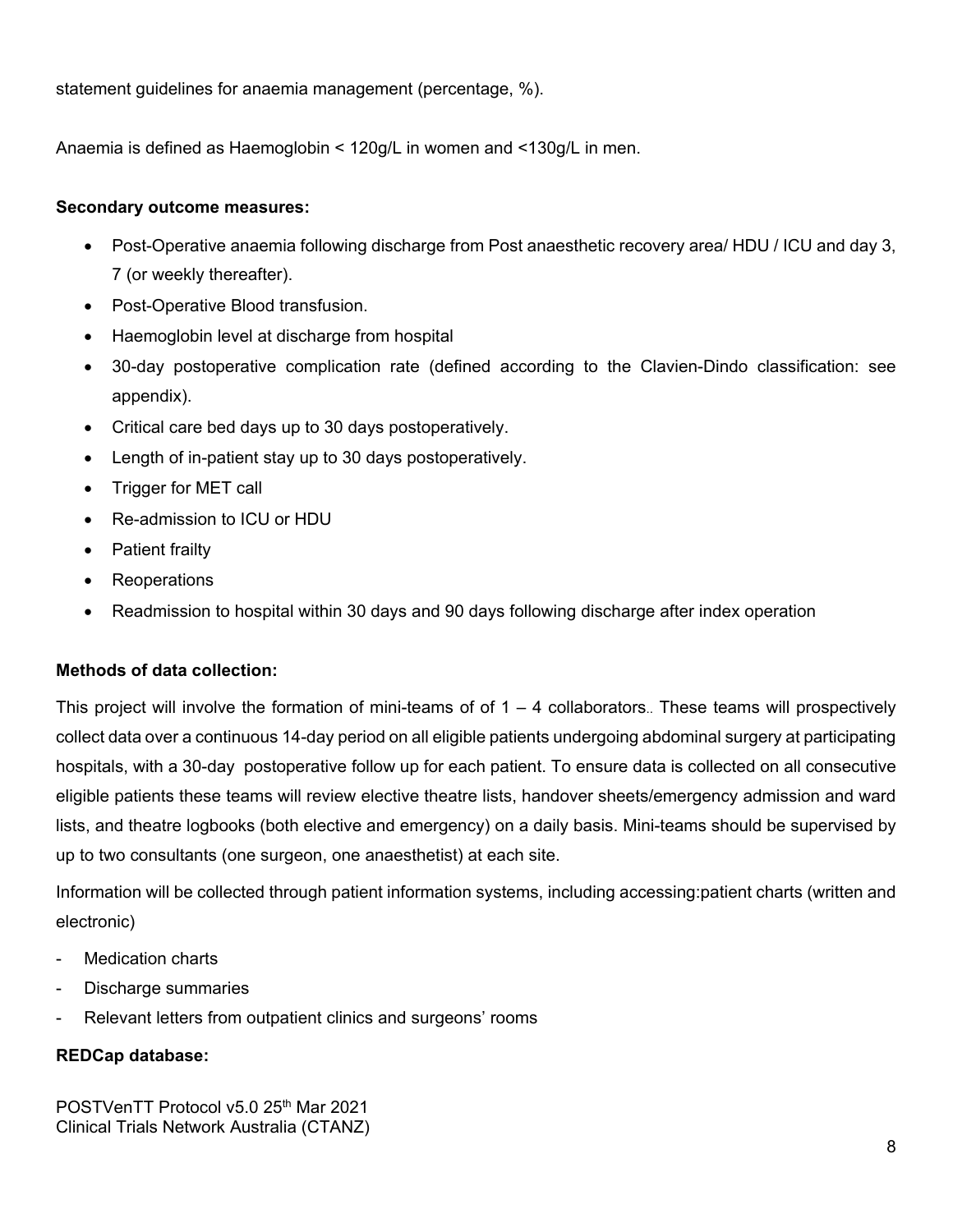All relevant data will be inputted into a Case Report Form (Appendix) and subsequently transferred into the REDCap database. All Case Report Forms will be stored securely with the Investigator Site File (ISF) for the time period required by institutional protocol and/or local governance approvals, and subsequently destroyed.

The REDCap application and data repository will be held in The University of Western Australia (UWA) data centre and governed by UWA information technology and security processes. This includes appropriate best practices such as network firewalls, system and security monitoring and two factor authentication.

REDCap access privileges will be managed and maintained by the UWA Clinical Trials Unit (CTU) to ensure that users can only access data relevant to their site. That is, each site user will only have access to their site's data. REDCap also implements authentication to validate the identity of users that log in to the system.

REDCap maintains an audit trail that logs user activity, including contextual information (e.g. the project or record being edited). Whether the activity be entering data, exporting data, modifying a field, running a report, or add/modifying a user, among a plethora of other activities, REDCap logs actions. The logging record can be viewed by users who have appropriate privileges.

Sites only hold the identifiable data (an identifiable master list of patients for this project will be kept at each site) and the de-identified data will be entered into the UWA REDCap. The master list will be retained on a password protected computer and have restricted access to only staff directly involved with the project as determined by data access groups at each site. The master list will be managed and retained on a password protected computer and destroyed once the project is closed (or when approvals have expired). No identifiable information from the master list will leave each site unless otherwise specified in an agreement or approved protocol. Data will be stored for at least five years after the completion of research activity.

All sites will flag and screen patients as per instutional protocol and will be required to keep a log of patient details in their ISF. Data capture can be on paper CRF and held locally or de-identified data can be entered directly to the UWA REDCap database. No identifiable data will be transferred to the REDCap database from any site. Patients will be only re-identifiable by their Redcap ID via the patient log at the site.

#### <span id="page-8-0"></span>**7. Quality assurance:**

**Design**: This protocol was written with guidance from an expert cross-speciality advisory group and reviewed by the project expert advisory group, Professor Toby Richards (UWA, Australia), Dr Peter Pockney (University of Newcastle, Australia), Dr Deborah Wright (University of Otago, New Zealand) and inputs from the trainees involved in the core management of the project.

POSTVenTT Protocol v5.0 25<sup>th</sup> Mar 2021 Clinical Trials Network Australia (CTANZ) **Data completeness**: Following data collection, only data sets with >95% data completeness will be accepted for pooled national analysis. To emphasise the importance of data completeness to collaborators, data collection periods with >5% missing data points will be excluded from the study and collaborators from those periods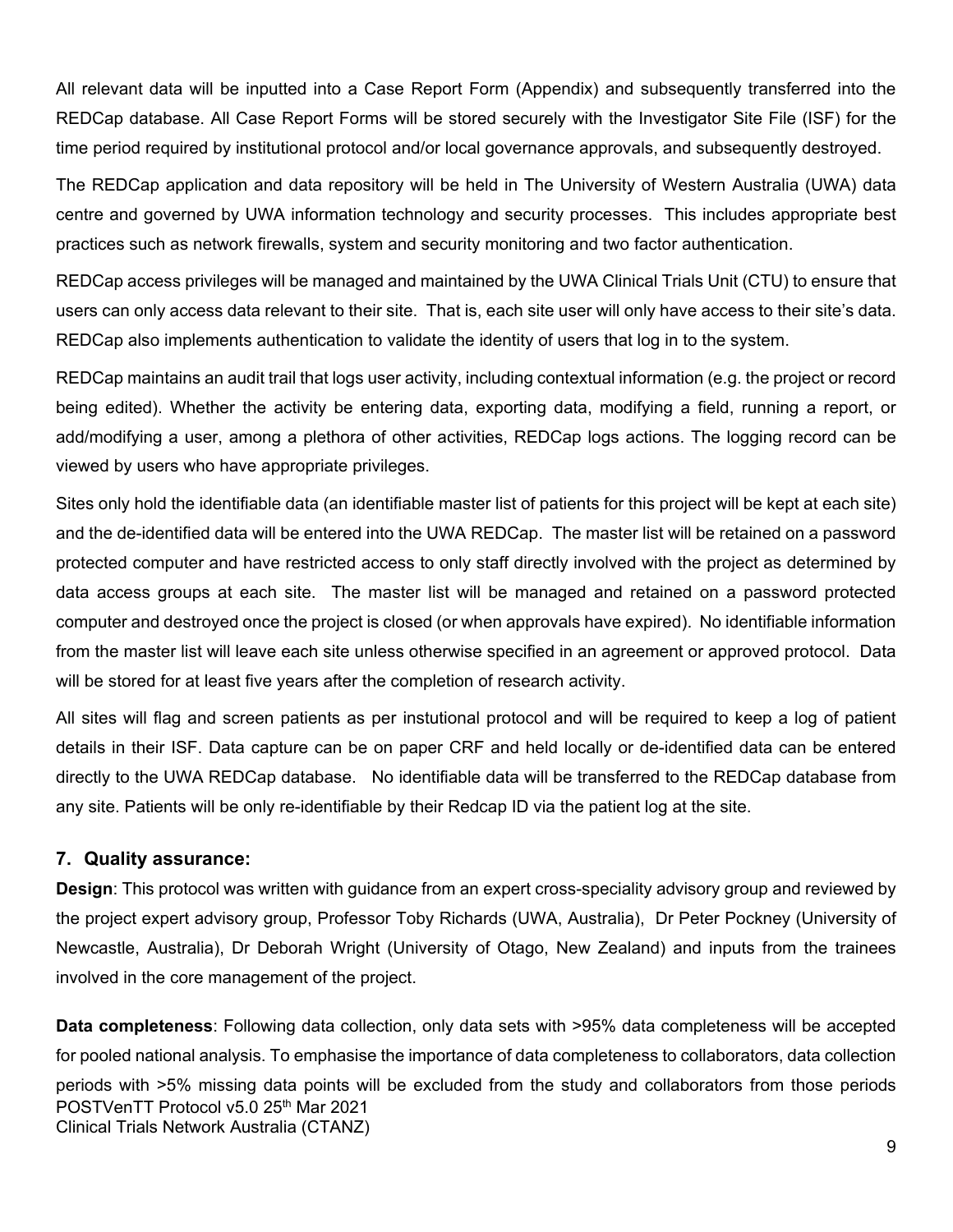withdrawn from the published list of citable collaborators.

**Validation:** This methodology for snapshot audit has been widely validated across multiple datasets internationally demonstrating high levels of case ascertainment (typically 90 to 95%) and data accuracy (96 to 98%) <sup>19-23</sup>. A process of data validation by independent assessors will be performed on a sample of participating centres in each country.

**Patient and service user involvement:** The James Lind Alliance (JLA) is an international non-profit initiative established in 2004 24. It brings patients, carers and clinicians together in Priority Setting Partnerships (PSPs) to identify and prioritise unanswered questions or evidence uncertainties that they agree are the most important. POSTVenTT will collect data to address the following JLA priority areas in Perioperative Care:

- How can patient care around the time of emergency surgery be improved?
- What outcomes should we use to measure the 'success' of anaesthesia and perioperative care?
- How can we improve recovery from surgery for elderly patients?

#### <span id="page-9-0"></span>**8. Authorship:**

In accordance with Research Collaborative authorship guidelines  $25$ , all research outputs from POSTVenTT will be listed under a single corporate authorship (POSTVenTT Collaborative). All collaborators will be listed as PubMed-citable collaborators within the POSTVenTT Collaborative in accordance with the roles defined below (so long as the minimum requirements for authorship are met).

- **Writing Group:** A group of medical students, junior doctors and external advisory board members responsible for the overall scientific content, data analysis, and preparation of research manuscripts.
- **Steering Committee**: A core group of medical students and junior doctors who have overall responsibility for protocol design, project co-ordination, and data handling.
- **Statistical Analysis**: A small team of dedicated statisticians who take overall responsibility for the statistical analysis plan and quality assurance of data analysis.
- **External Advisory Group**: A panel of cross-disciplinary field experts who are able to ensure contextual and scientific relevance of the protocol design, data fields and data interpretation.
- **Regional Leads**: A network of trainees and students across all ANZ training networks. They will be responsible for co-ordinating mini-teams at local hospitals, and act as a link between mini-teams / hospital leads, and the steering committee. Requirements for authorship on POSTVenTT outputs include:
	- $\circ$  Effective and responsive communication with the POSTVenTT steering committee, and with local collaborators throughout their time as Regional Leads.
	- $\circ$  Recruitment of at least two mini-teams in at least one centre in their area, with a minimum of one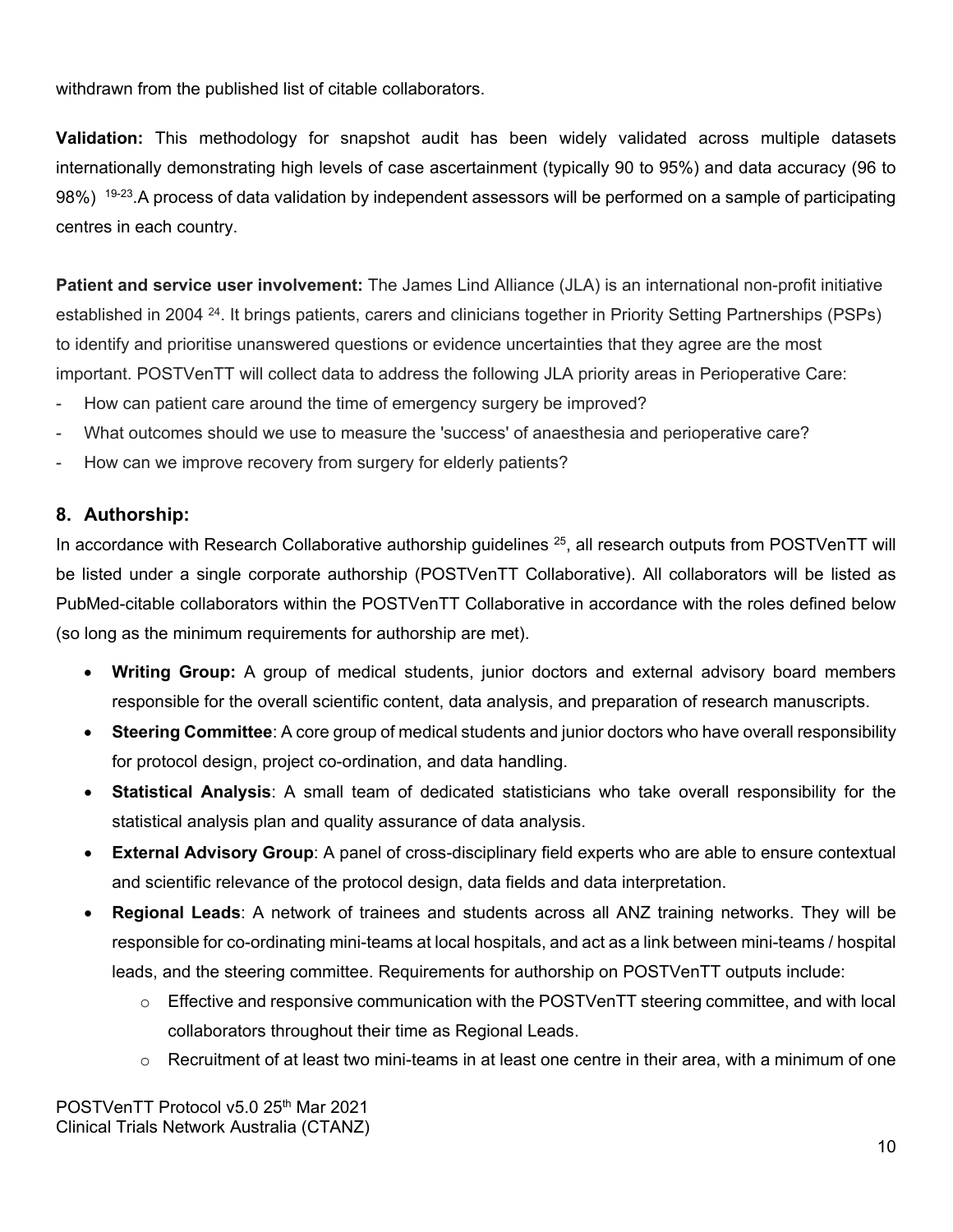centre meeting the criteria for inclusion within the POSTVenTT dataset.

- **Local (Hospital) Leads**: A single lead point of contact for data collection at each site who has overall responsibility for site governance registration and coordinating handover between local collaborator teams. Local Leads should be prospectively identified by Regional Leads (although remain an optional role), and these are recommended to be the junior doctor or a senior medical student within the miniteam, and only one person can fulfil this role. Minimum requirements for authorship on POSTVenTT outputs include:
	- $\circ$  Primary person responsible in obtaining local approvals for conduct of the POSTVenTT audit.
	- $\circ$  Active involvement in a mini-team during a data collection period at the centre, which meets the criteria for inclusion within the POSTVenTT dataset.
	- $\circ$  Co-ordination of handover between all local collaborator teams at the centre, and involvement in local dissemination of POSTVenTT results.
	- $\circ$  Presentation of local results at their centre from the POSTVenTT audit (or otherwise arranges another collaborator to present on their behalf).
- **Local collaborators (data collectors)**: A team of up to 4 people responsible for data collection per specialty group over a specific 2-week period at a particular centre. Reflecting the cross-specialty nature of the POSTVenTT study, up to one mini-team (4 members) will be permitted *per specialty group* (if these surgeries are conducted by separate speciality teams at the centre), defined as:
	- (1) Colorectal surgery
	- (2) Upper GI surgey/ Hepatobiliary surgery
	- (2) Vascular surgery
	- (3) Urology
	- (4) Gynaecological surgery

This gives a *maximum* of 20 collaborators per data period per hospital. Please note that, mini-team size and the total number of collaborators required at each site will be at the discretion of the regional lead according to the specialty organisation and caseload of each hospital. Minimum requirements for authorship on POSTVenTT outputs include:

- $\circ$  Compliance with local audit approval processes and data governance policies.
- $\circ$  Active involvement in data collection over at least one data collection period at a centre, which meets the criteria for inclusion within the POSTVenTT dataset.
- $\circ$  Collaboration with the regional / local lead to ensure that the audit results are reported back to the audit office / clinical teams.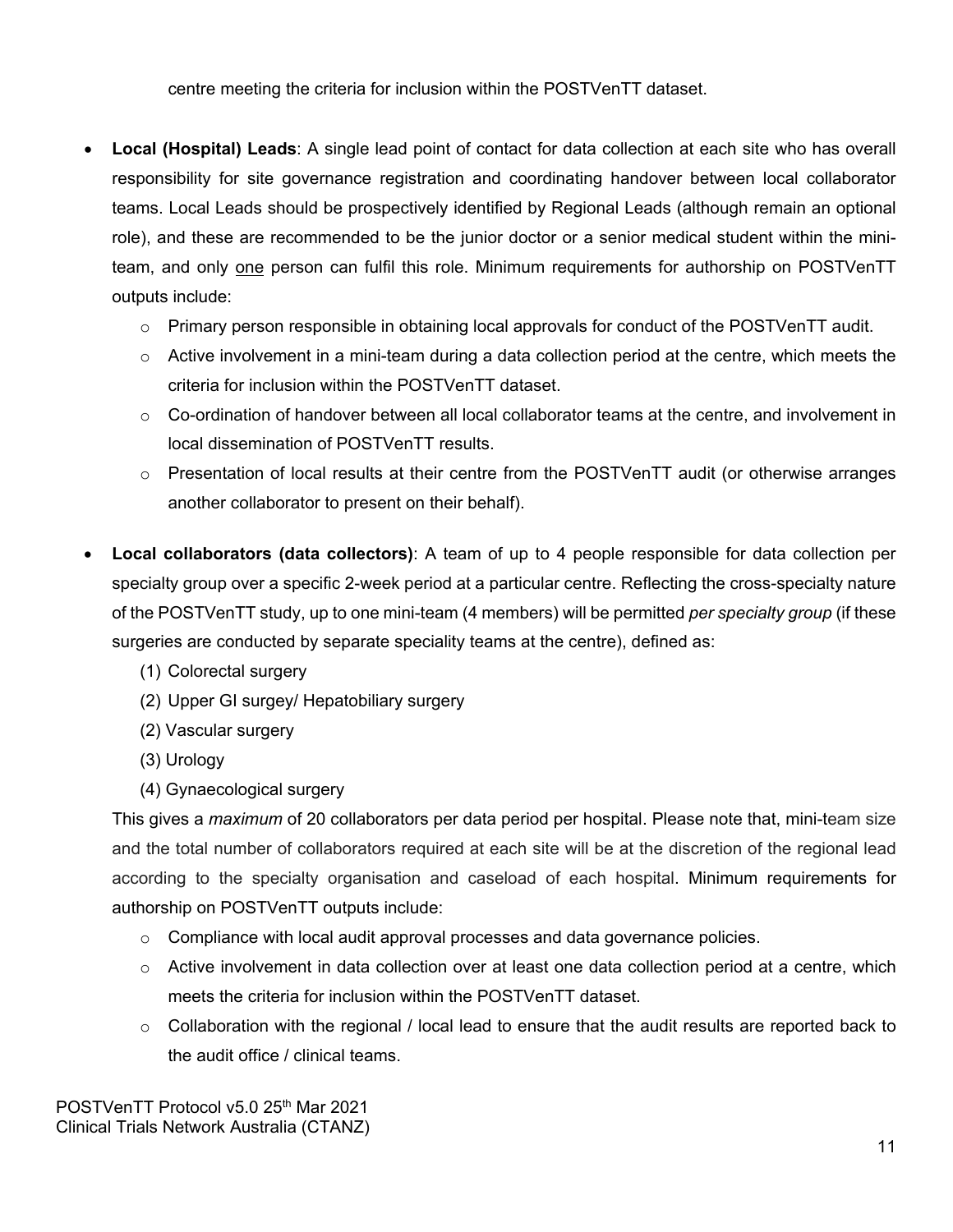- **Supervising Consultant**: up to two consultants, one in a surgical specialty, and one in anaesthesia or critical care must supervise data collection in each hospital. Minimum requirements for authorship on POSTVenTT outputs include:
	- $\circ$  Sponsorship of local audit registration, and responsible to ensure local collaborators act in accordance with local governance guidelines.
	- o Inclusion of at least one data collection period at their centre, which meets the criteria for inclusion within the POSTVenTT dataset.
	- $\circ$  Facilitation of local audit results presentation and support of appropriate post-audit interventions.
	- $\circ$  Completion of workplace-based assessments for students or trainees (e.g. RACS), if requested.

Criteria for centre inclusion within POSTVenTT:

- Obtain of all appropriate local approvals for conduct of the POSTVenTT audit.
- Successful completion of at least one data collection period at the centre (with a minimum of one eligible patient per period included). Individual data collection periods will only be included when:
	- i. >95% data completeness has been achieved.
	- ii. All data for the period has been uploaded within the specified deadlines.

Please note if these criteria are not met, then the contributing mini-team and/or the centre may be removed from the dataset and authorship list (please get in contact as soon as potential issues arise so we can support as many centres to be included as possible).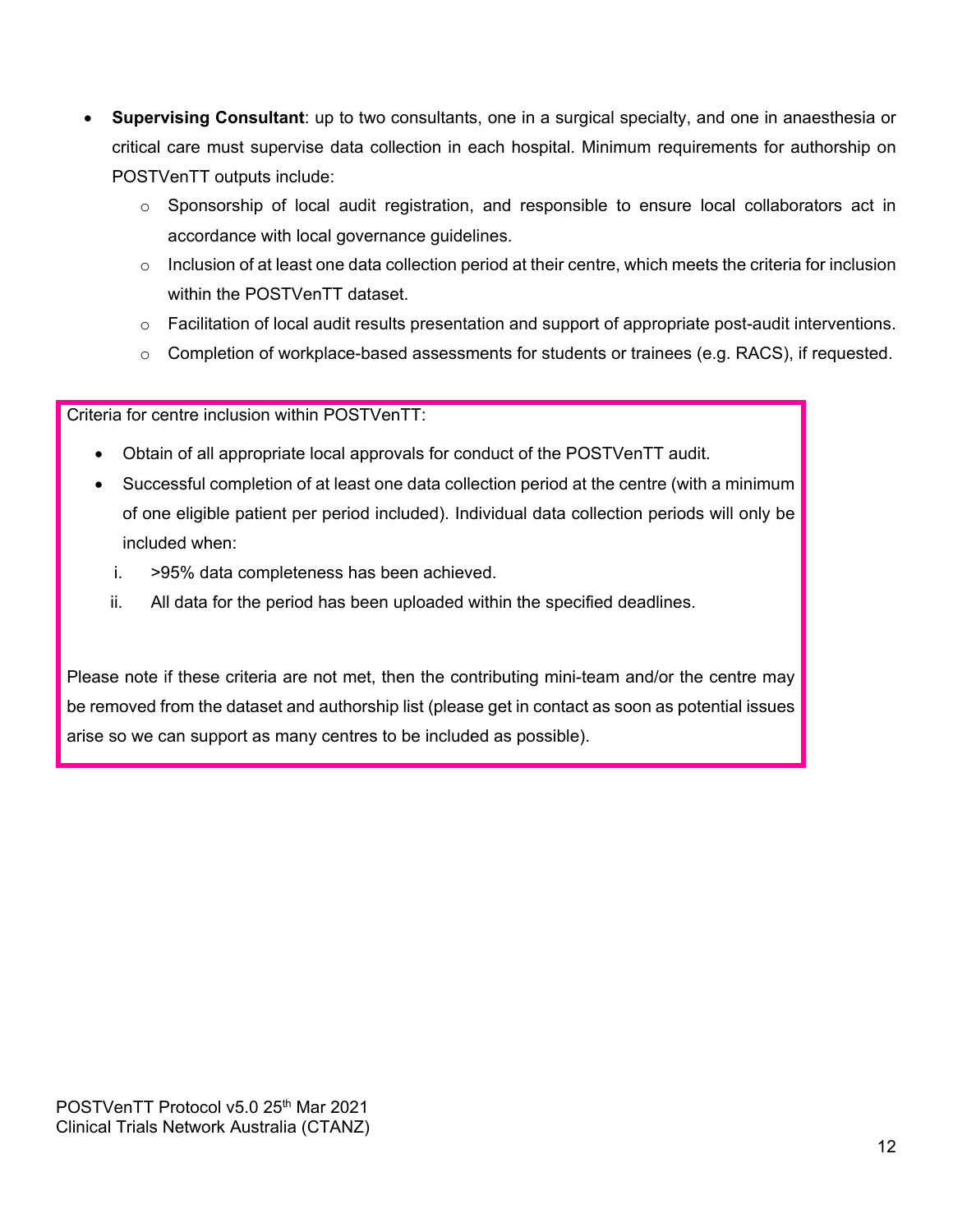## <span id="page-12-0"></span>**Appendix: Data Dictionary**

| <b>Pre-operative Data Fields</b>                                                                                           |                                | Required data (definition / comment)                                                |                          | <b>Suggested source(s)</b> |
|----------------------------------------------------------------------------------------------------------------------------|--------------------------------|-------------------------------------------------------------------------------------|--------------------------|----------------------------|
| <b>Patient age</b><br>1.                                                                                                   |                                | Years (whole years at the time of operation)                                        |                          | <b>Clinical notes</b>      |
| 2.                                                                                                                         | <b>Patient gender</b>          | Male / Female                                                                       |                          |                            |
| 3.                                                                                                                         | <b>Cultural identity</b>       | European/Aboriginal/Torres Straights Islander/Maori/Pacific                         |                          | Clinical notes             |
|                                                                                                                            |                                | Peoples/Asian/Middle Eastern/Latin American/African/Other                           |                          |                            |
| 4.                                                                                                                         | <b>Patient height</b>          | <b>Meters</b> (record to two decimal places)                                        | L,                       | Drug charts                |
| 5.                                                                                                                         | <b>Patient weight</b>          | Kilograms (record to one decimal places)                                            | $\overline{\phantom{0}}$ | <b>Clinical notes</b>      |
|                                                                                                                            |                                | Grade I-V (Full ASA classification available at:                                    |                          |                            |
| 6.                                                                                                                         | <b>Patient ASA grade</b>       | https://www.asahq.org/resources/clinical-information/asa-physical-status-           |                          | Anaesthetic notes          |
|                                                                                                                            |                                | classification-system).                                                             |                          |                            |
| 7.                                                                                                                         | History of cardiac disease     | Yes (myocardial infarction, angina, congestive cardiac failure within 30d prior to  |                          |                            |
|                                                                                                                            |                                | surgery, hypertension on Rx) / No                                                   |                          |                            |
| 8.                                                                                                                         | <b>Clinical Frailty Score</b>  | $1 - 9$                                                                             |                          |                            |
|                                                                                                                            |                                |                                                                                     |                          |                            |
| 9.                                                                                                                         | History of chronic respiratory | Yes (asthma, chronic obstructive pulmonary disease or pneumonia,                    |                          |                            |
|                                                                                                                            | disease                        | bronchiectasis, pulmonary fibrosis, lung cancer, obstructive sleep apnoea, other) / |                          | Admission clerking         |
|                                                                                                                            |                                | No                                                                                  |                          | Anaesthetic notes          |
|                                                                                                                            | 10. History of Diabetes        | Diabetes (diet controlled, tablet controlled, insulin controlled)                   |                          |                            |
|                                                                                                                            | 11. History of neurological    | Yes / No                                                                            |                          | <b>Outpatient letters</b>  |
|                                                                                                                            | disease / stroke               |                                                                                     |                          |                            |
|                                                                                                                            | 12. History of liver disease   | Yes / No                                                                            |                          |                            |
|                                                                                                                            | 13. Smoking status             | Current (includes those who stopped smoking within 6 weeks), Ex-smoker,             |                          |                            |
|                                                                                                                            |                                | Never.                                                                              |                          |                            |
|                                                                                                                            | 14. Anticoagulant/Antiplatelet | Yes / No                                                                            |                          |                            |
|                                                                                                                            | 15. Pre-operative blood test   | Haemoglobin (grams / litre) / Creatinine / estimated Glomerular Filtration Rate     |                          | Pathology                  |
|                                                                                                                            | values                         | (ml / min) / Ferritin (if done)                                                     |                          | systems                    |
|                                                                                                                            | 16. Pre-operative anaemia      | Oral or intravenous iron clinic Yes / No                                            |                          |                            |
|                                                                                                                            | management                     | Number of days prior to operation patient received treatment                        |                          |                            |
| Abbreviations: ASA = American Society of Anaesthesiologists; Hb = Haemoglobin; PACS = Picture Archiving and Communication. |                                |                                                                                     |                          |                            |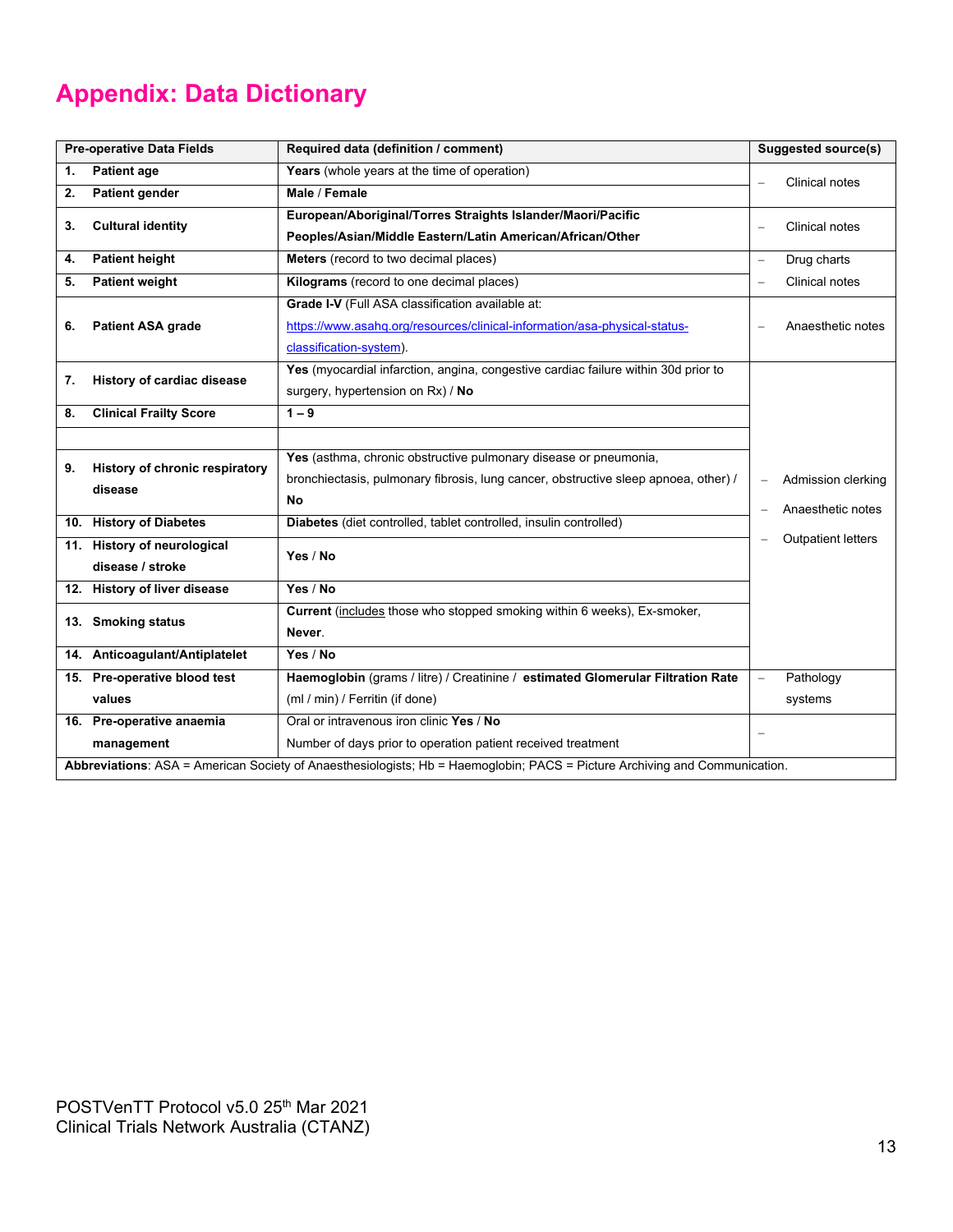| <b>Intra-operative Data Fields</b> |                                                                                                                      | Required data (definition / comment)                                                       | <b>Suggested source(s)</b> |
|------------------------------------|----------------------------------------------------------------------------------------------------------------------|--------------------------------------------------------------------------------------------|----------------------------|
| 1.                                 | <b>Operative urgency (NCEPOD</b>                                                                                     | Immediate (Immediate life, limb or organ-saving intervention - resuscitation               |                            |
|                                    | <b>Classification of</b>                                                                                             | simultaneous with intervention. Normally within minutes of decision to operate).           |                            |
|                                    | Intervention)                                                                                                        | Urgent (Intervention for acute onset or clinical deterioration of potentially life-        | Operative note             |
|                                    |                                                                                                                      | threatening conditions, for those conditions that may threaten the survival of limb or     | Admissions                 |
|                                    |                                                                                                                      | organ, for fixation of many fractures and for relief of pain or other distressing          | clerking                   |
|                                    |                                                                                                                      | symptoms. Normally within hours of decision to operate)                                    |                            |
|                                    |                                                                                                                      | <b>Expedited</b> (requiring early treatment where the condition is not an immediate threat | Clinical notes             |
|                                    |                                                                                                                      | to life, limb or organ survival. Normally within days of decision to operate).             |                            |
|                                    |                                                                                                                      | Elective (Intervention planned in advance of routine admission to hospital).               |                            |
| 2.                                 | Operative procedure                                                                                                  | Select main procedure (closest option from the drop-down list or enter as free text        |                            |
|                                    |                                                                                                                      | by selecting "other").                                                                     |                            |
|                                    |                                                                                                                      | (1) Upper gastrointestinal tract surgery                                                   |                            |
|                                    |                                                                                                                      | (2) Colorectal surgery                                                                     |                            |
|                                    |                                                                                                                      | (3) Hepato-pancreato-biliary (HPB) surgery                                                 |                            |
|                                    |                                                                                                                      | (4) Vascular surgery                                                                       |                            |
|                                    |                                                                                                                      | (5) Urology                                                                                |                            |
|                                    |                                                                                                                      | (6) Gynaecology                                                                            |                            |
| 3.                                 | <b>Operative contamination</b>                                                                                       | Clean (Gastrointestinal (GI) and genitourinary (GU) tract not entered).                    |                            |
|                                    |                                                                                                                      | <b>Clean-Contaminated</b> (GI or GU tracts entered but no gross contamination).            |                            |
|                                    |                                                                                                                      | Contaminated (GI or GU tracts entered with gross spillage or major break in sterile        | Operative note             |
|                                    |                                                                                                                      | technique).                                                                                | Clinical notes             |
|                                    |                                                                                                                      | Dirty (There is already contamination prior to operation, e.g. faeces or bile).            | Theatre records            |
| 4.                                 | Tranexamic acid use                                                                                                  | Yes / No                                                                                   |                            |
| 5.                                 | Intraoperative blood                                                                                                 | 0/1/2/3/4/54                                                                               |                            |
|                                    | transfusion                                                                                                          |                                                                                            |                            |
| 6.                                 | <b>Hb at transfusion</b>                                                                                             | Yes / No                                                                                   |                            |
|                                    |                                                                                                                      | <b>Minutes</b>                                                                             |                            |
| 7.                                 | <b>Duration of procedure</b>                                                                                         | Total duration including anaesthetic time<br>$\qquad \qquad -$                             |                            |
|                                    |                                                                                                                      | Duration from skin incision to completion of skin closure                                  |                            |
|                                    |                                                                                                                      |                                                                                            |                            |
|                                    |                                                                                                                      |                                                                                            |                            |
|                                    | Abbreviations: NCEPOD: National Confidential Enquiry into Patient Outcome and Death. WHO = World Health Organisation |                                                                                            |                            |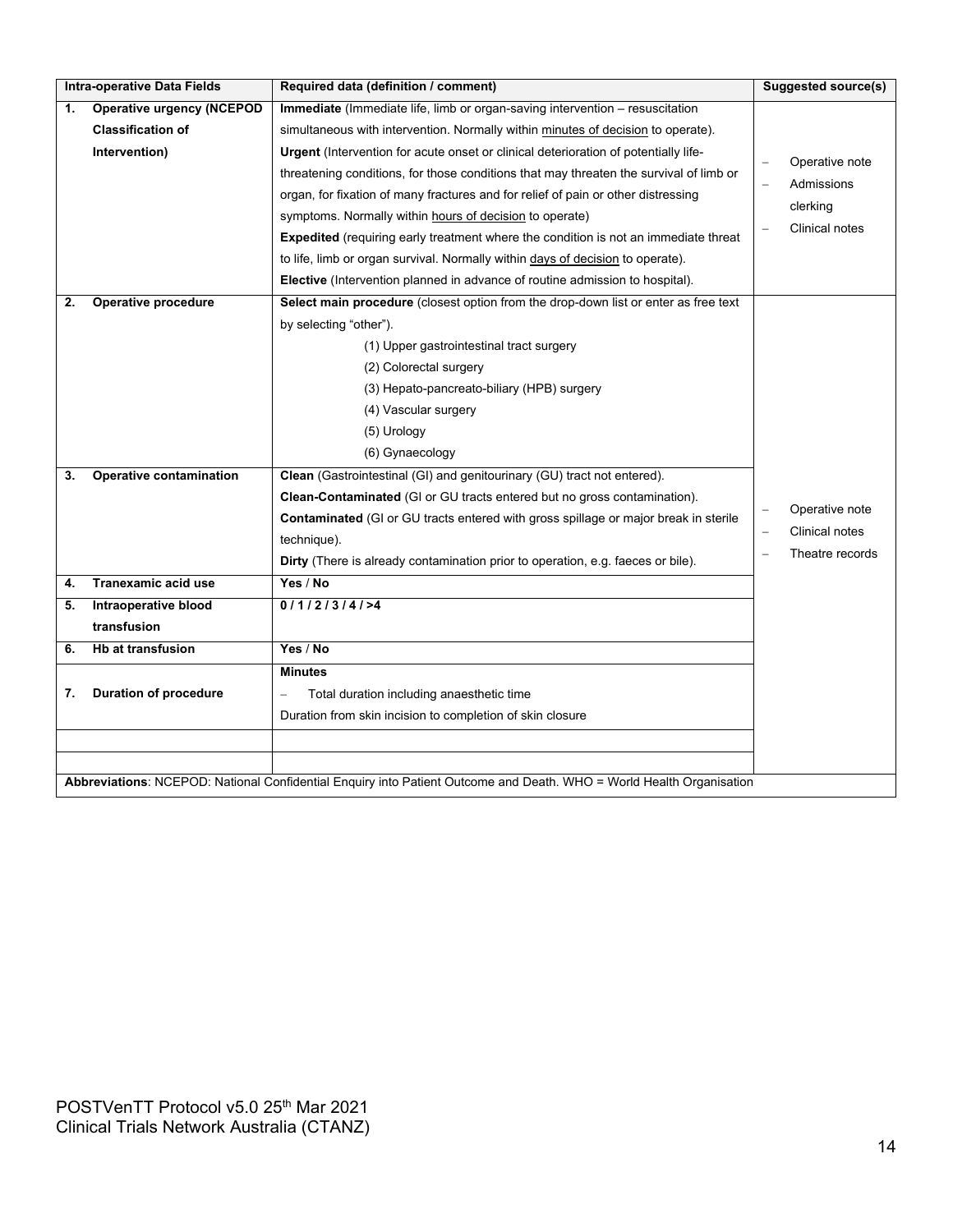|    | <b>Post-operative Data Fields</b> | Required data (definition / comment)                                       |                          | <b>Suggested sources</b> |
|----|-----------------------------------|----------------------------------------------------------------------------|--------------------------|--------------------------|
| 1. | <b>Critical care admission</b>    | Date of admission                                                          |                          |                          |
| 2. | Critical care bed days (if yes)   | Date of discharge                                                          |                          |                          |
| 3. | <b>Highest inpatient</b>          | None / Clavien-Dindo Grade I-V (see appendix for the Clavien-Dindo scale). |                          |                          |
|    | complications                     |                                                                            |                          |                          |
| 4. | <b>Reoperation</b>                | Yes/No                                                                     | $\equiv$                 | Clinical notes           |
|    |                                   | <b>Date</b>                                                                |                          |                          |
|    |                                   | List operation performed & date                                            |                          |                          |
| 5. | Post-operative length of stay     | Date of Discharge                                                          |                          |                          |
|    | (hospital)                        |                                                                            |                          |                          |
| 6. | Iron Therapy in post-             | Iron Oral / IV / none                                                      | $\qquad \qquad \qquad =$ | Discharge letter         |
|    | operative period                  |                                                                            |                          |                          |
| 7. | <b>Blood Transfusion in post-</b> | None/Units 1/2/3/4/>4                                                      | $\overline{\phantom{m}}$ | Pathology                |
|    | operative period                  | Hb immediately prior to transfusion                                        |                          | systems                  |
|    |                                   | Subsequent transfusions in remainder of post op period Y/N                 |                          |                          |
| 8. | <b>Discharge Destination</b>      | Home / rehabilitation / nursing or supported care                          | $\overline{\phantom{m}}$ | Discharge letter         |
| 9. | Haemoglobin level                 | Admission to HDU / ICU / extended recovery                                 |                          |                          |
|    |                                   | Discharge from HDU / ICU / extended recovery                               | $\qquad \qquad \qquad =$ | Pathology                |
|    |                                   | Lowest Hb in first 3 days postoperatively                                  |                          | systems                  |
|    |                                   | Last recorded before discharge from hospital                               |                          |                          |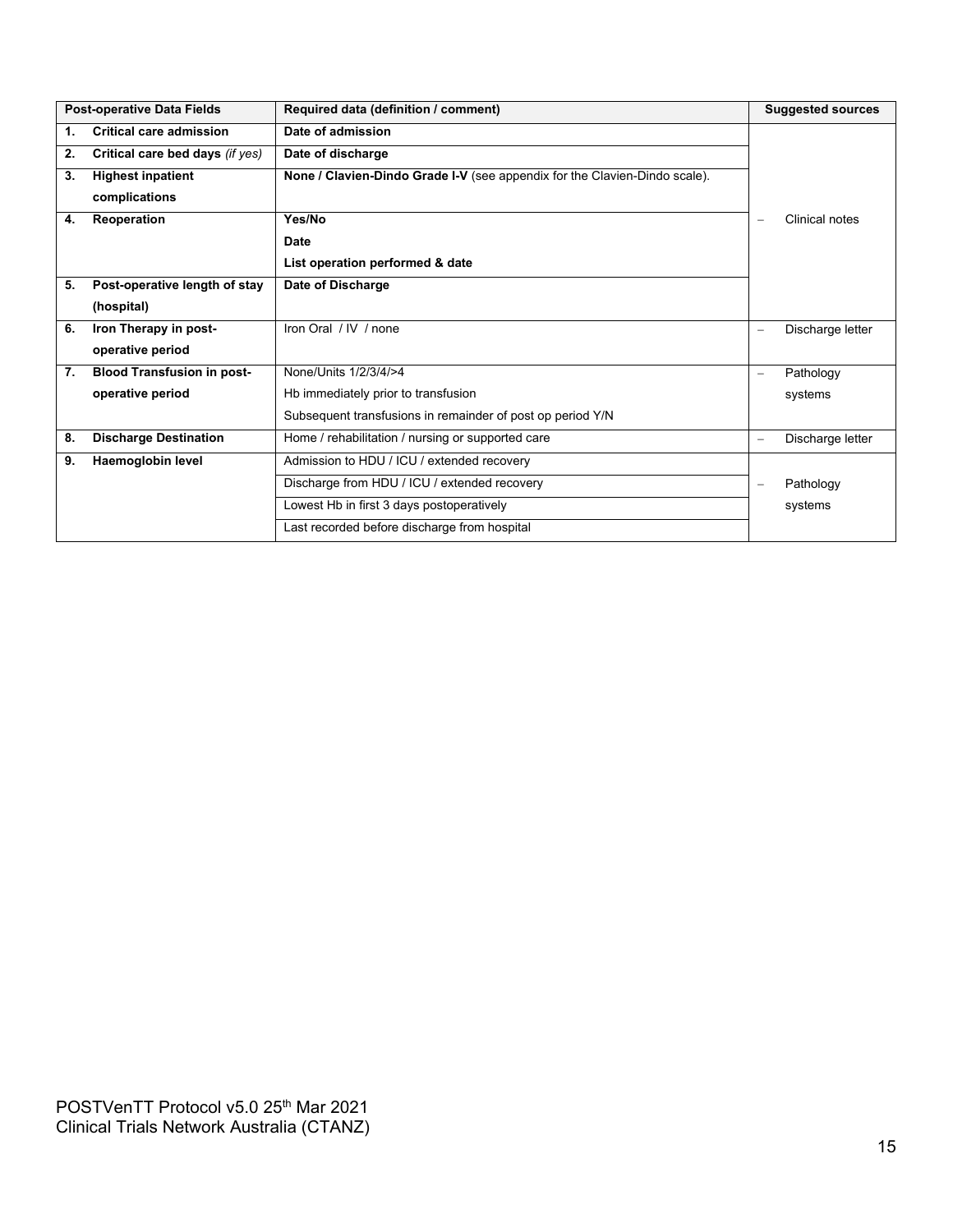| 30-day Data Fields |                                      | Required data (definition / comment)                                                | <b>Suggested sources</b> |
|--------------------|--------------------------------------|-------------------------------------------------------------------------------------|--------------------------|
|                    | RE - admission                       | Yes / No<br>If yes complete readmission form                                        | Telephone follow-        |
| $2_{-}$            | Hb level                             | 4-6 weeks                                                                           | up                       |
| 3.                 | Location                             | Home/rehabilitation/nursing or supported care                                       | Follow up clinic         |
| 4.                 | 30-day Infection                     | Was there post-operative infection Yes/ No<br>Respiratory / urinary / wound / other | Clinical notes<br>-      |
| 5.                 | Highest 30-day<br>complication grade | None / Clavien-Dindo Grade I-V (see appendix for the Clavien-Dindo scale).          |                          |
| 6.                 | <b>Clinical Frailty score</b>        | $1-9$                                                                               | <b>Clinical Notes</b>    |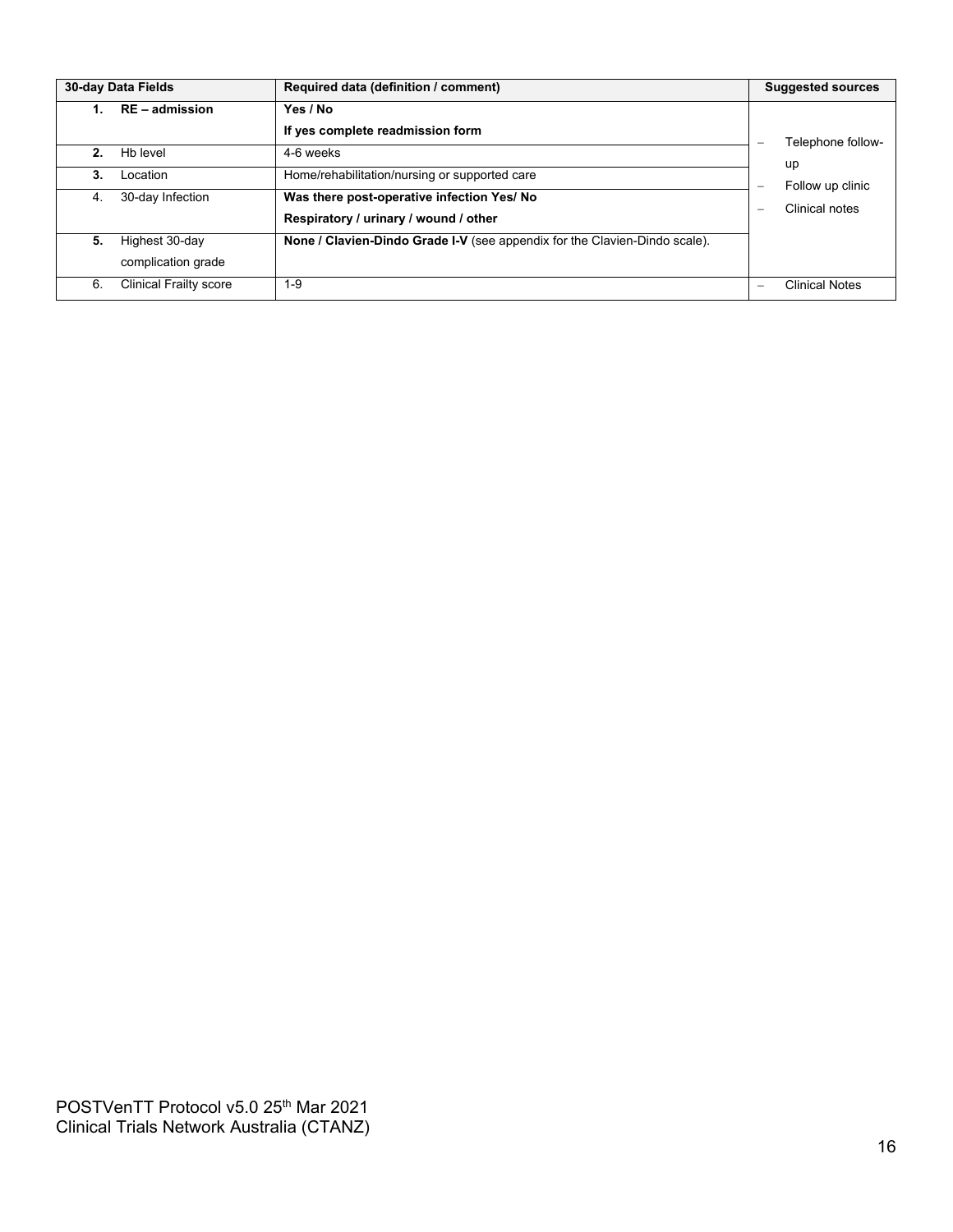| <b>Readmission Data Fields</b> |                           | Required data (definition / comment)                                     | <b>Suggested sources</b>                     |
|--------------------------------|---------------------------|--------------------------------------------------------------------------|----------------------------------------------|
| 1.                             | <b>Reason for</b>         | <b>Planned Y reason free text</b>                                        |                                              |
|                                | <b>Readmission</b>        | Unplanned Y see appendix                                                 | Clinical notes<br>$\overline{\phantom{m}}$   |
|                                |                           | Scored as per CD scale                                                   |                                              |
| 2.                             | Haemoglobin level         | On admission                                                             |                                              |
|                                |                           | Lowest Hb day 1-3                                                        |                                              |
|                                |                           | Last recorded before discharge from hospital                             |                                              |
| 3.                             | <b>Blood transfusion</b>  | 0/1/2/3/4                                                                | Pathology<br>$\overline{\phantom{0}}$        |
| 4.                             | <b>Readmission to HDU</b> | Date of admission                                                        | systems                                      |
|                                | $/$ ICU                   |                                                                          |                                              |
| 5.                             | Discharge from HDU /      | Date of discharge                                                        |                                              |
|                                | ICU (if $yes)$            |                                                                          |                                              |
| 6.                             | Reoperation               | Yes / No date                                                            |                                              |
|                                |                           | List operation performed & date                                          |                                              |
|                                |                           | repeat intraoperative and post-operative data                            |                                              |
| 7.                             | Length of stay            | <b>Number</b> (days from the first re-admission day to day of discharge. | Discharge letter<br>$\overline{\phantom{0}}$ |
|                                | (hospital)                | If the patient has not been discharged prior to the end of 30-day        | Clinical notes<br>$\equiv$                   |
|                                |                           | re-admission, enter '31').                                               |                                              |
| 8.                             | <b>Discharge</b>          | Home / rehabilitation / nursing or supported care                        |                                              |
|                                | <b>Destination</b>        |                                                                          |                                              |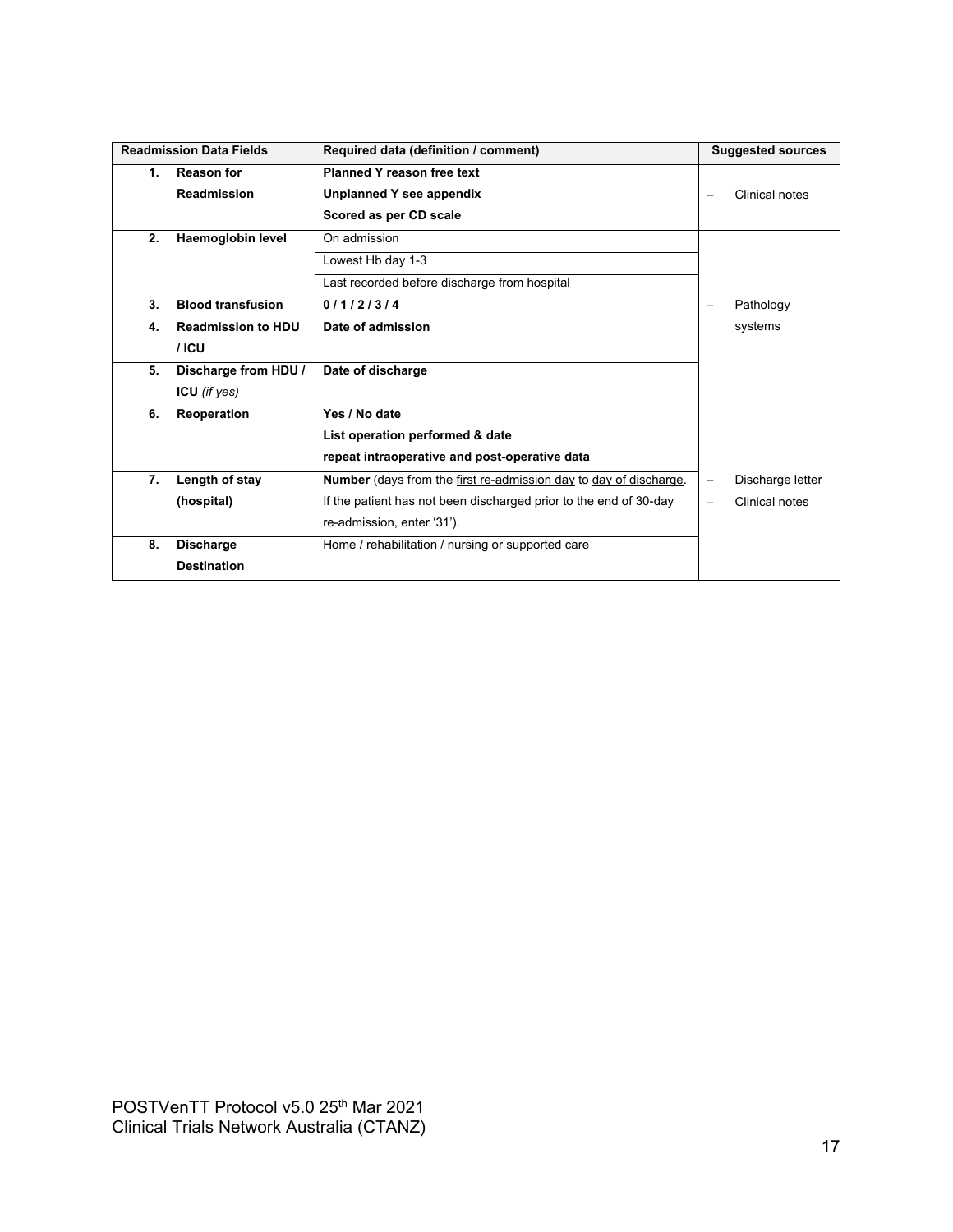## <span id="page-17-0"></span>**Appendix: Clavien-Dindo Classification System:**

Adverse post-operative events may be classified in different ways:

- **Failure of treatment** This occurs when the original surgery fails to achieve its intended benefits; for example, persistent pain following laparoscopic cholecystectomy or tumour recurrence following cancer surgery.
- **Sequelae**: The recognised consequences of a given procedure; for example, gut malabsorption following an extensive small bowel resection or immune deficiency following splenectomy.
- **Complication**: Any deviation from the normal post-operative course that has an adverse effect on the patient and is not either a treatment failure or sequel.

In the Clavien-Dindo classification  $26$ , the factor determining the severity of a complication is the treatment required. Consequently, a given complication may be graded differently depending on how it has been managed. For example, an anastomotic leak may be managed just with antibiotics if it is contained (grade II) or it may require re-operation under anaesthetic (grade IIIb).

Some other considerations:

- Intra-operative complications are not considered unless they have an adverse effect on the patient post-operatively. The only exception to this is intra-operative death; this is classified as grade V.
- All post-operative adverse events are included, even when there is no direct relationship to the surgery.
- All adverse events within the follow-up period (30 days) are included, even after following discharge.
- Diagnostic procedures are not included. For example, a diagnostic oesophagoduodenoscopy (OGD) to look for a source of bleeding without any intervention would not be considered a complication, but a therapeutic OGD with clipping of a bleeding vessel would be considered a grade IIIa complication. Since negative exploratory laparotomies are considered to be diagnostic procedures, they should not be recorded as complications.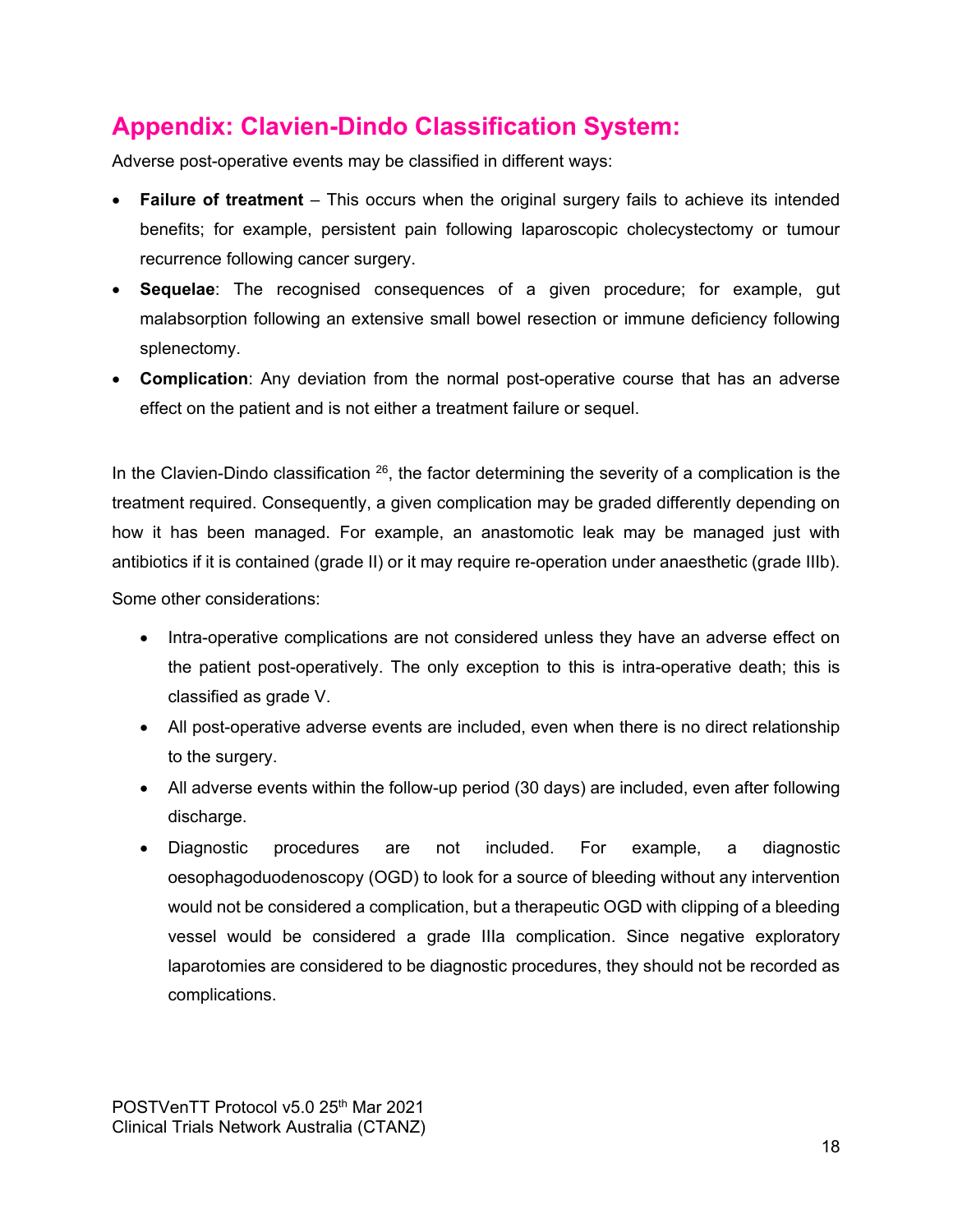| <b>Grade</b> | <b>Definition (examples listed in italics)</b>                                                                                                                                                                                                                  |
|--------------|-----------------------------------------------------------------------------------------------------------------------------------------------------------------------------------------------------------------------------------------------------------------|
|              | Any deviation from the normal postoperative course without the need for<br>pharmacological (other than "allowed therapeutic regimens"), surgical, endoscopic or<br>radiological intervention.                                                                   |
|              | Allowed therapeutic regimens are: selected drugs (antiemetics, antipyretics,<br>analgesics, diuretics and electrolyte replacement), physiotherapy and wound<br>infections opened at the bedside but not treated with antibiotics.                               |
|              | <b>Examples:</b> Ileus (deviation from the norm); hypokalaemia treated with K; nausea<br>treated with cyclizine; acute kidney injury treated with intravenous fluids.                                                                                           |
| $\mathbf{H}$ | Requiring pharmacological treatment with drugs beyond those allowed for                                                                                                                                                                                         |
|              | grade I complications. Blood transfusions and total parenteral nutrition are also<br>included.                                                                                                                                                                  |
|              | <b>Examples:</b> Surgical site infection treated with antibiotics; myocardial infarction treated<br>medically; deep venous thrombosis treated with enoxaparin; pneumonia or urinary<br>tract infection treated with antibiotics; blood transfusion for anaemia. |
| <b>Illa</b>  | Requiring surgical, endoscopic or radiological intervention, not under general                                                                                                                                                                                  |
|              | Anaesthetic (GA).                                                                                                                                                                                                                                               |
|              | <b>Examples:</b> Therapeutic endoscopic therapy (do not include diagnostic procedures);<br>interventional radiology procedures.                                                                                                                                 |
| Illb         | Requiring surgical, endoscopic or radiological intervention, under GA.                                                                                                                                                                                          |
|              | <b>Examples:</b> Return to theatre for any reason.                                                                                                                                                                                                              |
| <b>IVa</b>   | Life-threatening complications requiring critical care management with single organ<br>dysfunction, or neurological complications including brain haemorrhage and ischemic<br>stroke (excluding TIA).                                                           |
|              | <b>Examples:</b> Single organ dysfunction requiring critical care management, e.g.<br>pneumonia with ventilator support, renal failure with filtration; SAH; stroke                                                                                             |
| <b>IVb</b>   | Life-threatening complications requiring critical care management with multi-organ<br>dysfunction.                                                                                                                                                              |
| $\mathbf v$  | Death of a patient                                                                                                                                                                                                                                              |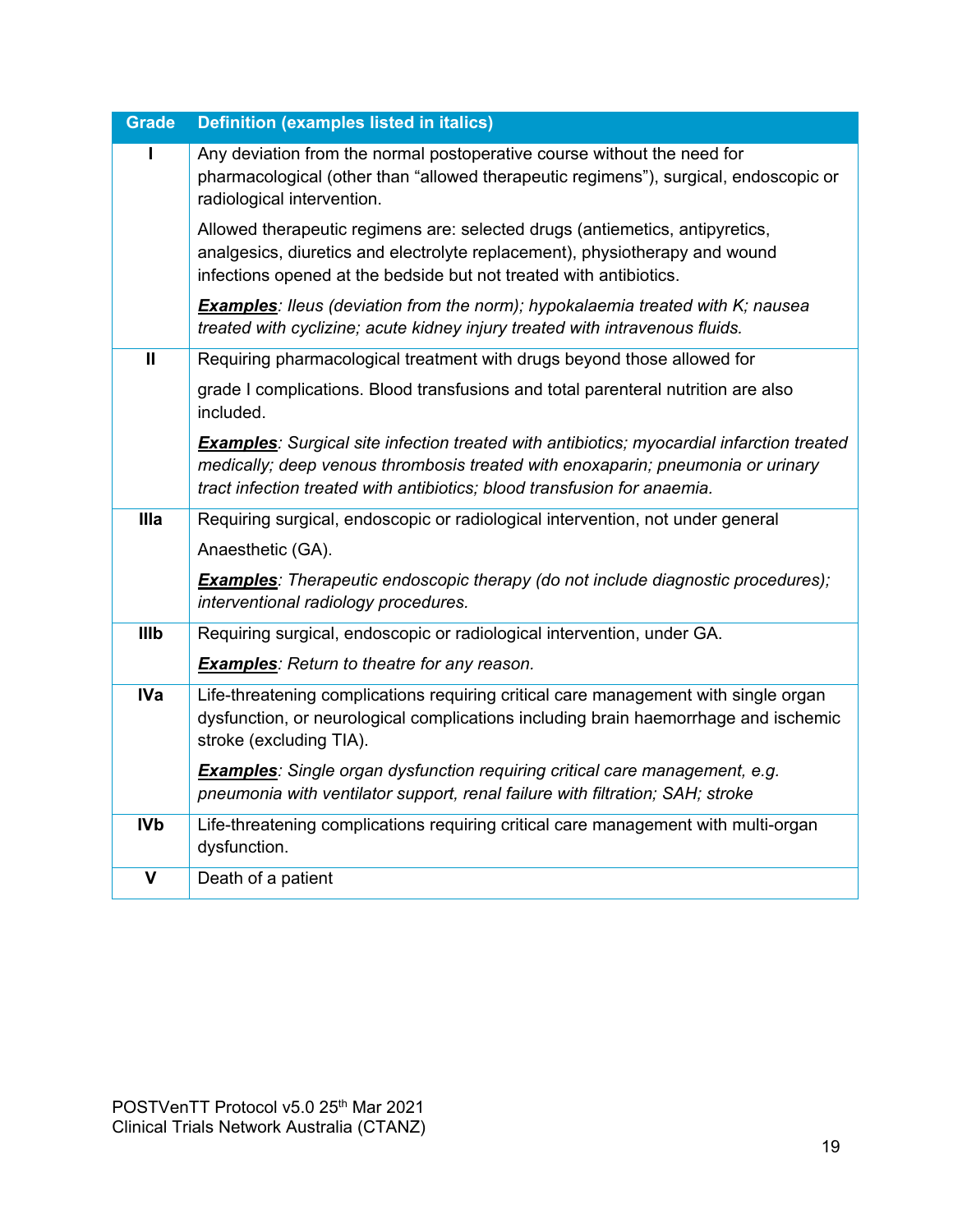## <span id="page-19-0"></span>**Appendix: Infection**

| <b>Abdominal</b><br>collections         | Postoperative collection altering the normal postoperative course management<br>and requiring antibiotics or radiological/endoscopic/surgical intervention                                                                                                                                                                                                                                                                                                                                                                                                                                                                                                                           |
|-----------------------------------------|--------------------------------------------------------------------------------------------------------------------------------------------------------------------------------------------------------------------------------------------------------------------------------------------------------------------------------------------------------------------------------------------------------------------------------------------------------------------------------------------------------------------------------------------------------------------------------------------------------------------------------------------------------------------------------------|
| <b>Respiratory</b><br><b>infections</b> | Pneumonia defined by the US Centers for Disease Control criteria as<br>CXR evidence of<br>New or progressive and persistent infiltrates<br>Consolidation<br>Cavitation<br>AND one of<br>Fever (>38°C) with no other recognised cause<br>Leucopenia (WCC <4 x 109 /L) or Leucocytosis (WCC >12 x 109 /L)<br>$\overline{\phantom{0}}$<br>Age >70 years AND altered mental status (no other recognised cause)<br>$\qquad \qquad -$<br>OR two of<br>New onset purulent sputum or change in character of sputum<br>$\overline{\phantom{0}}$<br>Increased respiratory secretions<br>$\overline{\phantom{0}}$<br>Bronchial breath sounds. New onset cough, dyspnoea or<br>$\qquad \qquad -$ |
|                                         | tachypnoea.•Worsening gas exchange (hypoxaemia, increased oxygen<br>demand.                                                                                                                                                                                                                                                                                                                                                                                                                                                                                                                                                                                                          |
| <b>Urinary</b><br><b>infections</b>     | A positive culture on urine sample                                                                                                                                                                                                                                                                                                                                                                                                                                                                                                                                                                                                                                                   |
| Wound<br>infections                     | An infection that occurs after surgery in the part of the body where the surgery<br>took place requiring either medical, radiological, endoscopic or surgical<br>intervention (defined by Centers for Disease Control and Prevention)                                                                                                                                                                                                                                                                                                                                                                                                                                                |
| <b>Others</b>                           |                                                                                                                                                                                                                                                                                                                                                                                                                                                                                                                                                                                                                                                                                      |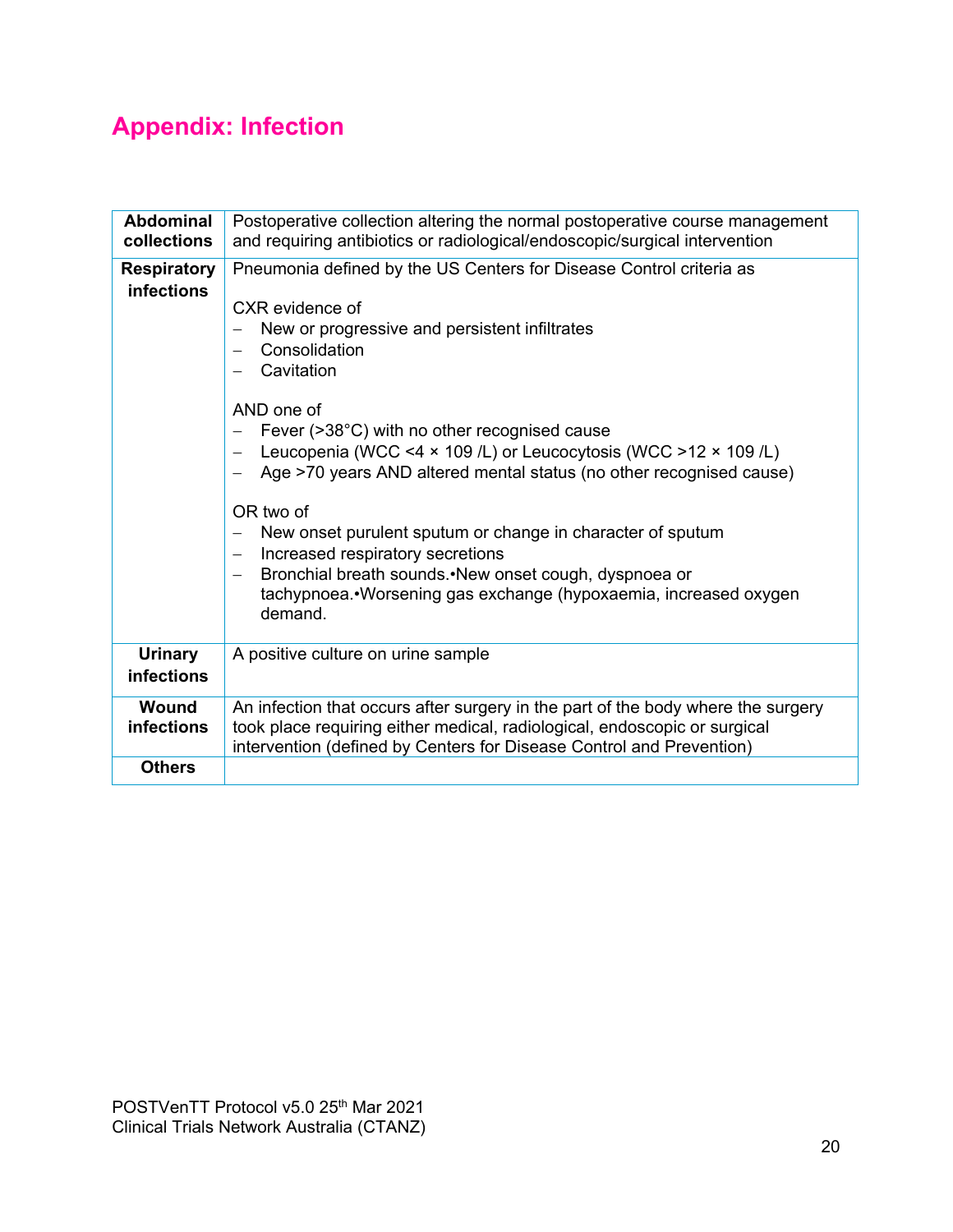## <span id="page-20-0"></span>**Appendix: Clinical Frailty Score**

#### Clinical Frailty Scale\*

I Very Fit - People who are robust, active, energetic and motivated. These people commonly exercise regularly. They are among the fittest for their age.

2 Well - People who have no active disease symptoms but are less fit than category 1. Often, they exercise or are very active occasionally, e.g. seasonally.

3 Managing Well - People whose medical problems are well controlled, but are not regularly active beyond routine walking.

4 Vulnerable - While not dependent on others for daily help, often symptoms limit activities. A common complaint is being "slowed up", and/or being tired during the day.



5 Mildly Frail - These people often have more evident slowing, and need help in high order IADLs (finances, transportation, heavy housework, medications). Typically, mild frailty progressively impairs shopping and walking outside alone, meal preparation and housework.

6 Moderately Frail - People need help with all outside activities and with keeping house. Inside, they often have problems with stairs and need help with bathing and might need minimal assistance (cuing, standby) with dressing.



7 Severely Frail - Completely dependent for personal care, from whatever cause (physical or cognitive). Even so, they seem stable and not at high risk of dying (within  $\sim$  6 months).

8 Very Severely Frail - Completely dependent, approaching the end of life. Typically, they could not recover even from a minor illness.



9. Terminally III - Approaching the end of life. This category applies to people with a life expectancy <6 months, who are not otherwise evidently frail.

#### Scoring frailty in people with dementia

The degree of frailty corresponds to the degree of dementia. Common symptoms in mild dementia include forgetting the details of a recent event, though still remembering the event itself, repeating the same question/story and social withdrawal.

In moderate dementia, recent memory is very impaired, even though they seemingly can remember their past life events well. They can do personal care with prompting.

In severe dementia, they cannot do personal care without help.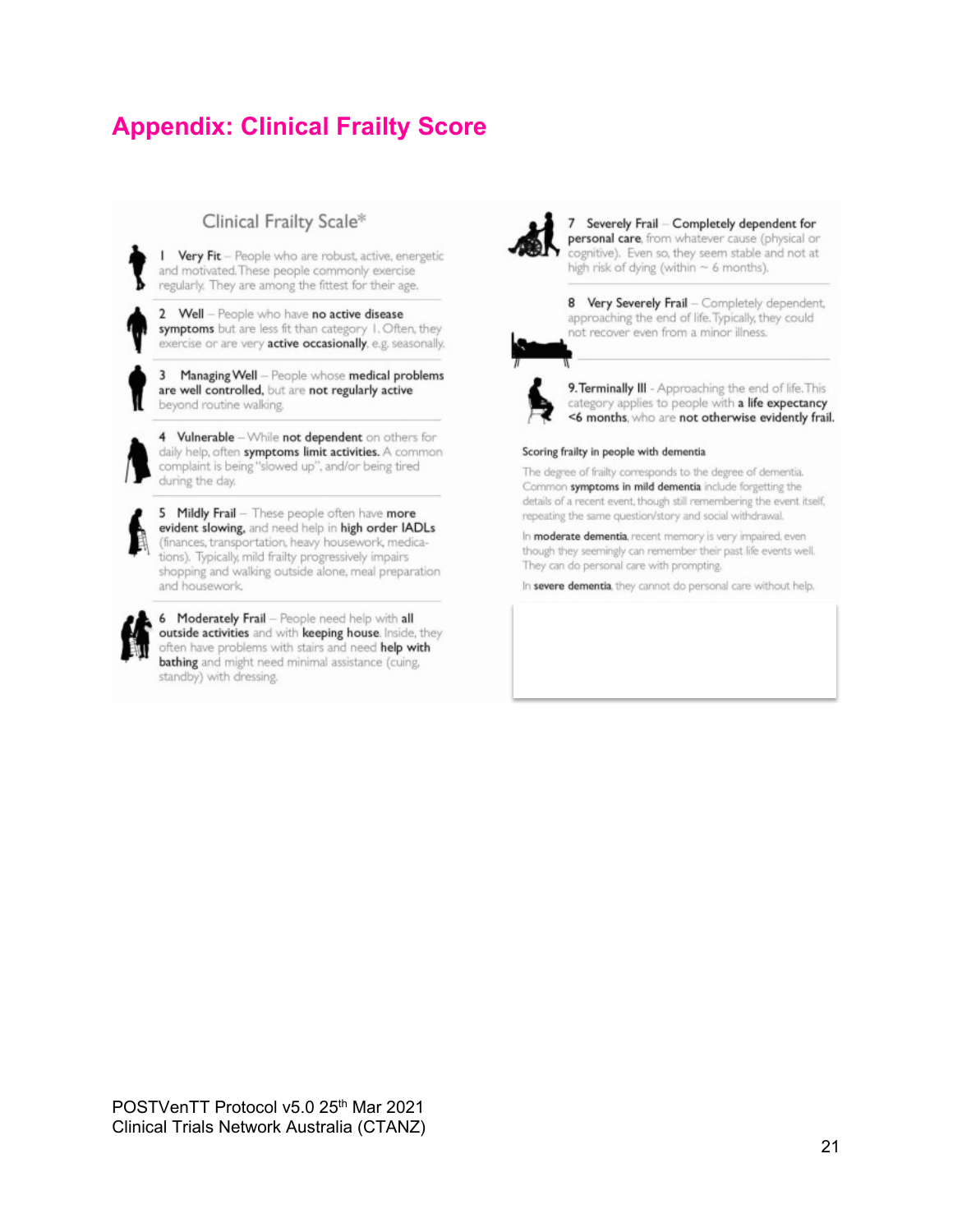## <span id="page-21-0"></span>**Appendix: Reason for Re-admission to Hospital**

List admitting diagnosis and group to: -

INFECTION – GENERAL Such as; chest, urinary etc

INFECTION – WOUND Wound related complications including abscess

POST OPERATIVE COMPLICATION – GENERAL Such as; ileus, urinary retention, blocked drain, 'off legs'.

POST OPERATIVE COMPLICATION – PAIN Where the main complication is 'in pain'

TRANSFUSION – BLOOD or IRON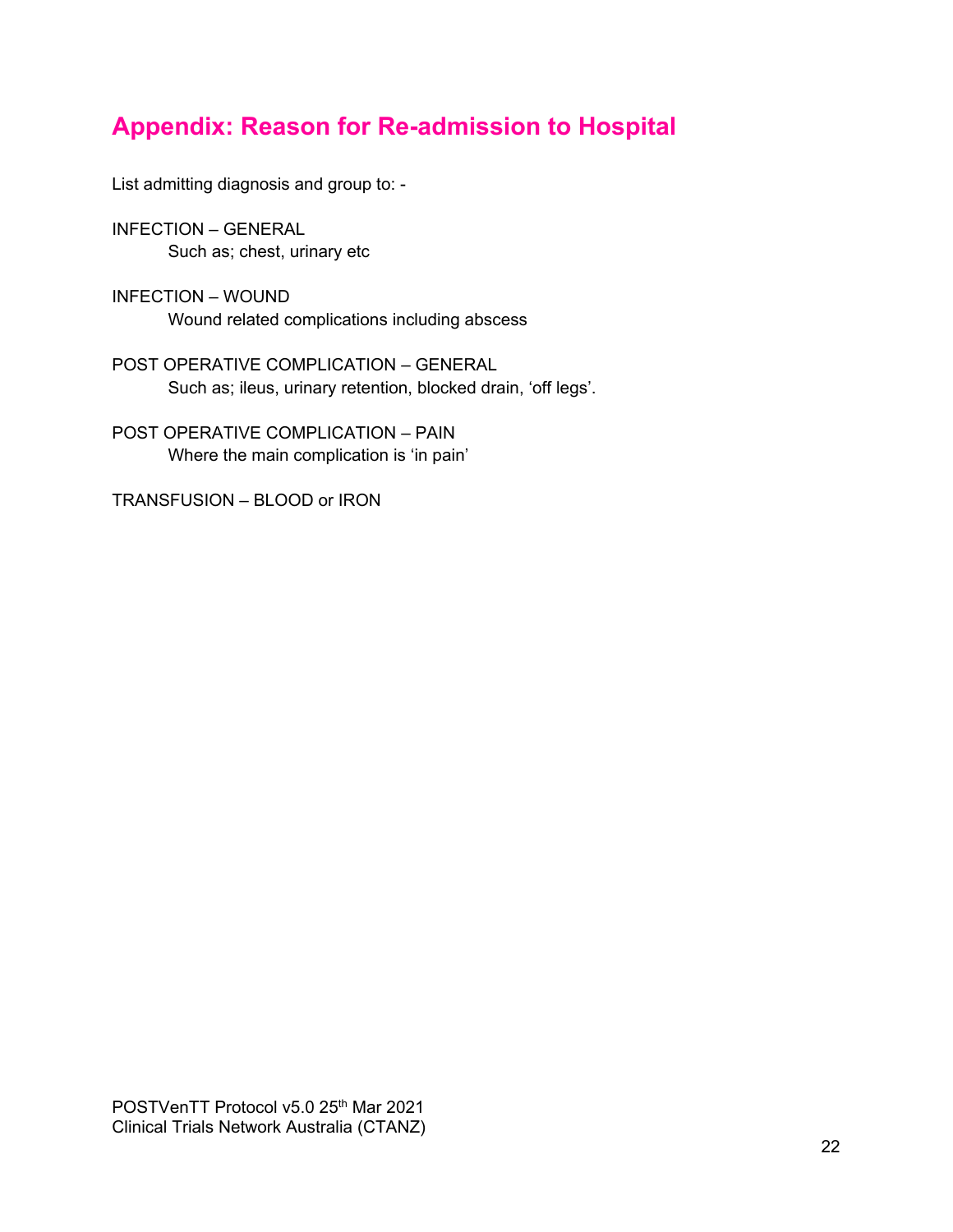#### <span id="page-22-0"></span>**References**

1. McLean E, Cogswell M, Egli I, Wojdyla D, De Benoist B. Worldwide prevalence of anaemia, WHO vitamin and mineral nutrition information system, 1993–2005. Public health nutrition. 2009;12(4):444-454.

2. Shander A, Knight K, Thurer R, Adamson J, Spence R. Prevalence and outcomes of anemia in surgery: a systematic review of the literature. The American journal of medicine. 2004;116(7):58-69.

3. Nutritional anaemias: report of a WHO scientific group [meeting held in Geneva from 13 to 17 March 1967]. World Health Organization. 1968.

4. Dunne JR, Malone D, Tracy JK, Gannon C, Napolitano LM. Perioperative anemia: an independent risk factor for infection, mortality, and resource utilization in surgery. Journal of Surgical Research. 2002;102(2):237-244.

5. Halm EA, Wang JJ, Boockvar K, Penrod J, Silberzweig SB, Magaziner J, et al. The effect of perioperative anemia on clinical and functional outcomes in patients with hip fracture. Journal of orthopaedic trauma. 2004;18(6):369.

6. Beattie WS, Karkouti K, Wijeysundera DN, Tait G. Risk associated with preoperative anemia in noncardiac SurgeryA single-center cohort study. Anesthesiology: The Journal of the American Society of Anesthesiologists. 2009;110(3):574-581.

7. Carson JL, Duff A, Poses RM, Berlin JA, Spence RK, Trout R, et al. Effect of anaemia and cardiovascular disease on surgical mortality and morbidity. The Lancet. 1996;348(9034):1055- 1060.

8. Engoren M, Habib RH, Hadaway J, Zacharias A, Schwann TA, Riordan CJ, et al. The effect on long-term survival of erythrocyte transfusion given for cardiac valve operations. The Annals of thoracic surgery. 2009;88(1):95-100. e3.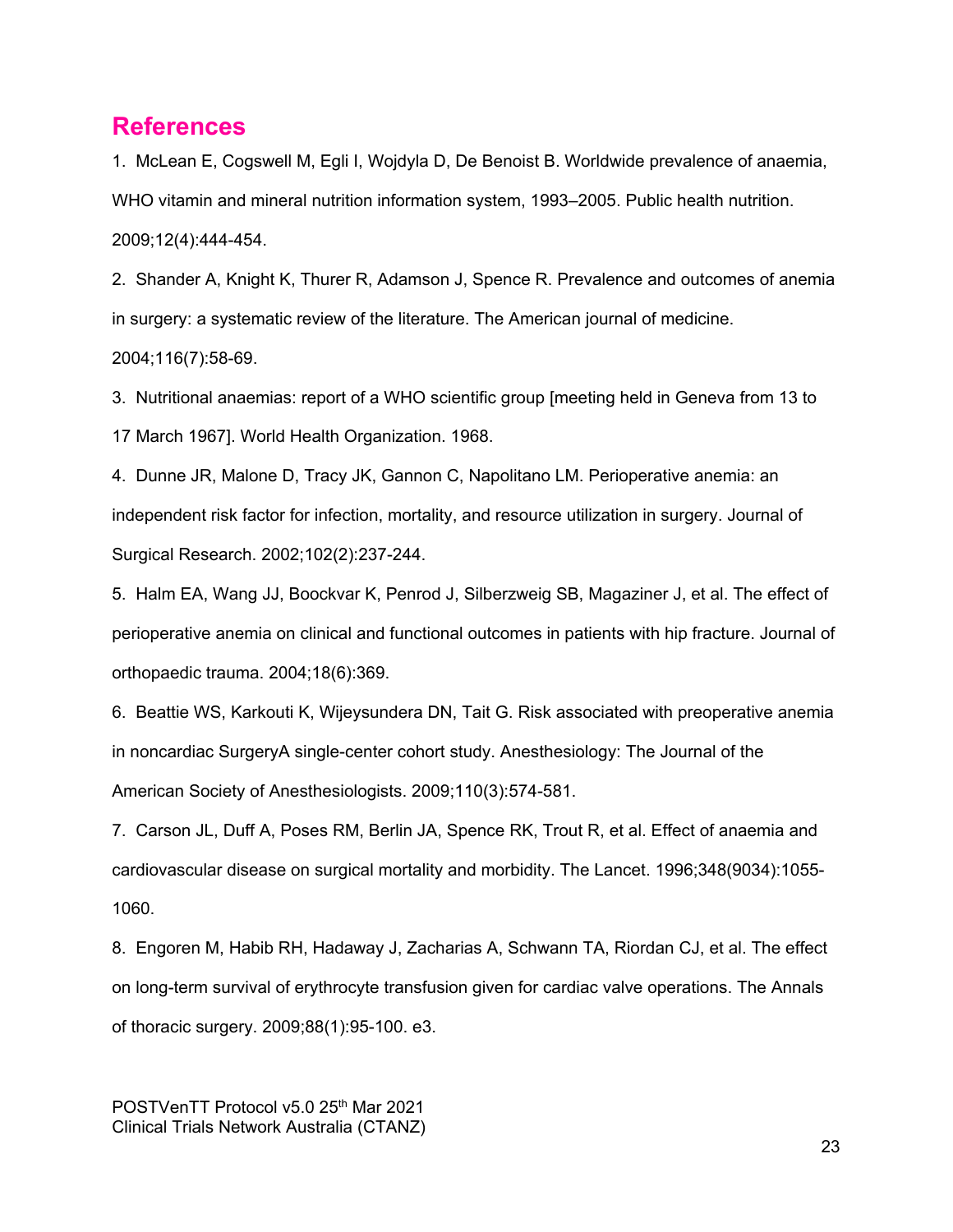9. Karkouti K, Wijeysundera DN, Beattie WS. Risk associated with preoperative anemia in cardiac surgery. Circulation. 2008;117(4):478-84.

10. Gombotz H, Rehak PH, Shander A, Hofmann A. Blood use in elective surgery: the Austrian benchmark study. Transfusion. 2007;47(8):1468-1480.

11. Keating EM, Meding JB, Faris PM, Ritter MA. Predictors of transfusion risk in elective knee surgery. Clinical orthopaedics and related research. 1998 (357):50-59.

12. van Klei WA, Moons KG, Rheineck Leyssius A, Knape JT, Rutten CL, Grobbee DE. A reduction in type and screen: preoperative prediction of RBC transfusions in surgery procedures with intermediate transfusion risks. British journal of anaesthesia. 2001;87(2):250-257.

13. Ong A, Sim K, Boey S. Preoperative prediction of intra and postoperative red blood cell transfusion in surgical patients. Annals of the Academy of Medicine, Singapore. 1997;26(4):430- 434.

14. Hébert PC, Wells G, Blajchman MA, Marshall J, Martin C, Pagliarello G, et al. A multicenter, randomized, controlled clinical trial of transfusion requirements in critical care. New England Journal of Medicine. 1999;340(6):409-417.

15. Sharma S, Sharma P, Tyler LN. Transfusion of blood and blood products: indications and complications. American family physician. 2011;83(6):719-724.

16. Ljungqvist O, Scott M, Fearon KC. Enhanced recovery after surgery: a review. JAMA surgery. 2017;152(3):292-298.

17. Australia NBA. In: Patient Blood Management Guidelines. 2012 National Blood Authority Australia.

18. Muñoz M, Acheson A, Bisbe E, Butcher A, Gómez‐Ramírez S, Khalafallah A, et al. An international consensus statement on the management of postoperative anaemia after major surgical procedures. Anaesthesia. 2018;73(11):1418-1431.